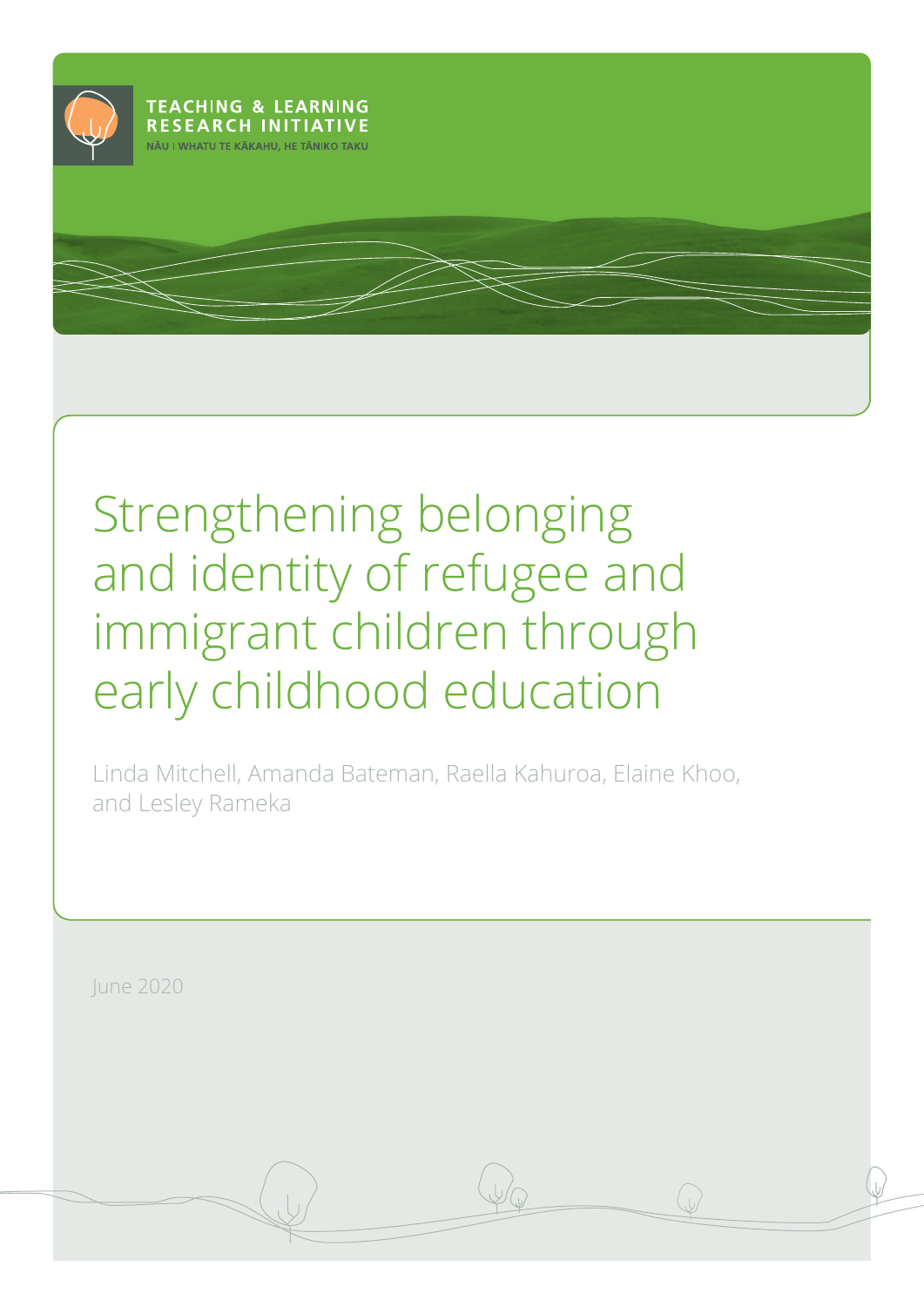## Introduction

This project explored the role of early childhood education (ECE) and pedagogical strategies in supporting a sense of belonging and identity for refugee and immigrant children and families in Aotearoa New Zealand. We used a design-based research methodology in four culturally diverse ECE settings to develop and trial theories and strategies about how ECE can deliberately encourage refugee and immigrant children to connect with their home countries, sustain their cultural identity, and simultaneously live within and contribute to Aotearoa New Zealand. We analysed the affordances of drawing, storytelling and play, and of teacher engagement with children, parents, and whānau, for constructing pathways to belonging in Aotearoa New Zealand. The research focus was on the potential of early childhood services to be sites for social justice for refugee and immigrant children and families, laying a foundation for a confident transition to a bicultural Aotearoa, additional to their own culture. Through the research, we wanted to develop practice strategies and theories of bicultural belonging and participatory democracy that can be strengthened through early childhood education.

The global refugee crisis is affecting many young children (UNCHR, 2019). Refugee families face challenges of dealing with trauma and language barriers, and with different patterns of childrearing, gender roles, and social values (Broome & Kindon, 2008; Deng & Marlowe, 2013; McMillan & Gray, 2009; Mitchell & Ouko, 2012). The population of immigrant children coming to New Zealand is also fast growing, making Aotearoa New Zealand one of the most ethnically diverse countries in the OECD. Census 2018 found that 27% of New Zealanders were born overseas (Statistics New Zealand, 2019).

The society of Aotearoa New Zealand is ethnically diverse, but responsiveness to this diversity is often not evident in the education system. For example, Guo's (2010) doctoral study of Chinese immigrant families concluded that a shift in teachers' beliefs and practices was required for them to respond in visible and appropriate ways to the diverse beliefs and practices they encountered in the classroom (p. 262). Chan's (2011) literature review around immigrant families in ECE identified stereotypical and universalist views that teachers often adopt towards individuals from particular ethnic groups. Chan (2011) argued that more culturally sensitive and responsive understandings were necessary in such situations. From the Aotearoa New Zealand perspective, Ritchie and Rau (2008) depicted education as a powerful mechanism that privileges a Pākehādominated pedagogy. These examples indicate that Aotearoa New Zealand still has work to do when it comes to exploring cultural and ethnic complexity and difference, particularly when it comes to meaningfully integrating these into educational settings.

Refugee and immigrant children and families are transitioning from their home country to a new country and culture. Brooker (2014, p. 32) has described children's transitions as "a process in which a primary task is to develop a sense of belonging, of membership, of feeling suitable in the new space". *Te Whāriki*'s unique bicultural framing emphasises the bicultural foundation of Aotearoa, New Zealand and references te ao Māori the Māori world. It implies a society that recognises Māori as tangata whenua (people of the land), and assumes a shared obligation for protecting Māori language and culture. Belonging | Mana whenua is a strand of *Te Whāriki*, described as:

*Belonging | Children know they belong and have a sense of connection to others and the environment Mana whenua | Children's relationship to Papatūānuku is based on whakapapa, respect and aroha* (Ministry of Education, 2017, p. 31)

Participation is a core idea in *Te Whāriki*'s portrayal of belonging—children "know that they are accepted for who they are and that they can make a difference" and "whānau feel welcome and able to participate in the day-today curriculum and to curriculum decision-making" (p. 31). However, there have only recently been attempts to theorise and analyse constructs of belonging and to make connections with identity and participation. Moreover, there is little research on how belonging can be supported through ECE, especially where different cultural beliefs require negotiation. Our research addresses these issues.

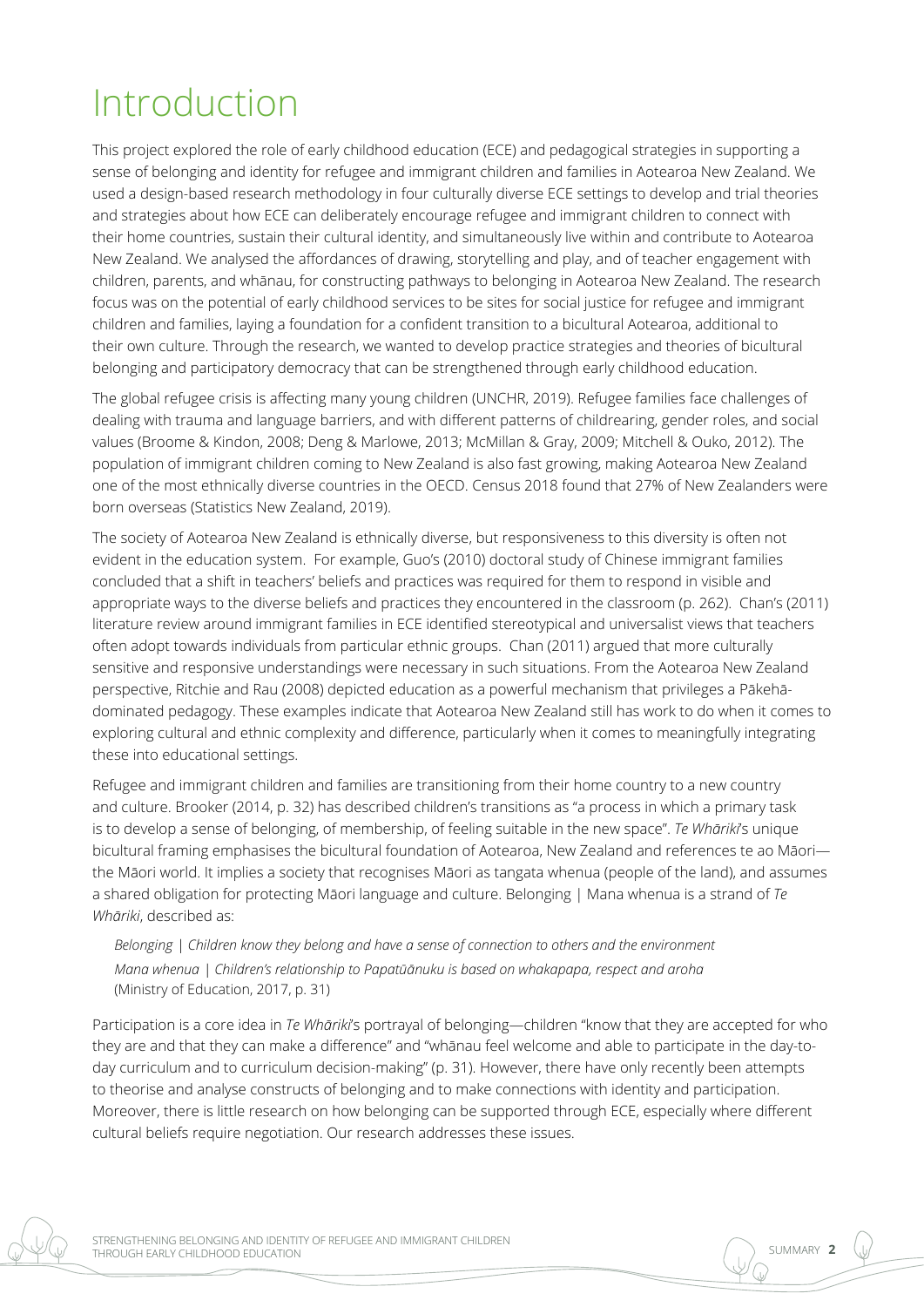## **Research questions**

For children from refugee and immigrant backgrounds, the overarching question was:

1. How can the people, places, and practices in early childhood settings support a sense of bicultural belonging to Aotearoa New Zealand, and sustain children's connections to homelands and people?

This question was explored through the following questions and associated sub-questions:

- 2. How do drawing, storytelling, and play provide opportunities for:
	- i. children to sustain connections with people and experiences from their home country?
	- ii. children to develop new connections in and sense of belonging with Aotearoa New Zealand?
- 3. How do teachers engage with children, parents, and whānau to:
	- i. enable a two-way exchange and mutual learning about culture?
	- ii. find out more about the knowledge and skills of children themselves?

## **Research design**

We used a sociocultural–ecological paradigm that encompasses the holistic development of children and families at multiple interrelated levels—the individual, family, community, and civil society. The theoretical understanding underpinning the study was the idea of drawing on community and family "funds of knowledge", described by Moll et al. (1992) as "historically accumulated and culturally developed bodies of knowledge and skills essential for household or individual functioning and wellbeing" (p. 133). The approach is especially valuable in overcoming stereotypical and deficit perspectives related to refugee and immigrant children because it enables appreciation of the resources, skills, and knowledge that families possess. These frames contributed to our development of the research questions, to the data-gathering methods, and to how the project was set up as a partnership with teachers as collaborators from the start.

In order to gather a depth of information about dimensions and processes of belonging and the teaching and learning strategies to support these, two cycles of data collection and analysis were undertaken in four ECE centres that included a high percentage of refugee and/or immigrant children. The research followed an iterative process used in design-based research, which "aims to develop theories of the process of learning and the means of supporting these processes" (Penuel, 2014, p. 99). Teaching and learning strategies were developed, trialled, and evaluated by teachers and researchers. Our understandings and strategies developed over the course of the study will be published as a resource package for teachers.

## Methods

## **ECE centres and case study families**

Four ECE centres were invited to participate in the study. They were Pakuranga Baptist Kindergarten in Auckland, and Iqra Educare, Crawshaw Kindergarten, and Hillcrest Kindergarten in Hamilton. Reflective of the ethnic diversity of ECE settings in Aotearoa New Zealand, the centres differed markedly in the ethnic composition of children and families.

Within each centre, four families and their children were invited to participate as case studies. They were chosen according to the age of the children (3 years, so they could be followed over time), and because they were of differing ethnicities, had come to Aotearoa New Zealand as refugees or immigrants, and were keen to be involved. An interpreter was employed to discuss the study, carry out interviews, and translate information for one family who requested this.

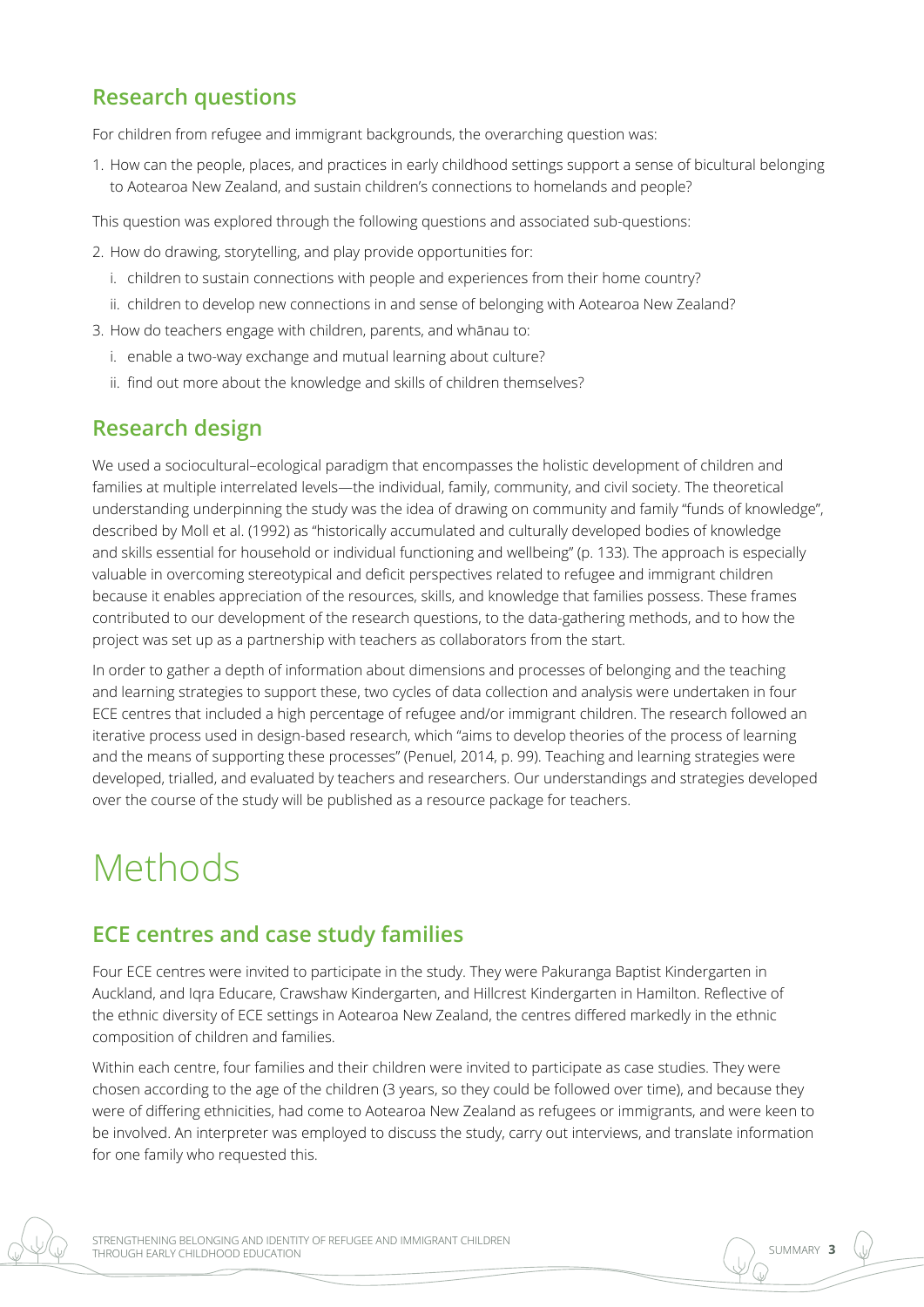## **Initial whole-day workshop (March 2018)**

The data gathering for the project began with a whole-day workshop on 14 March 2018. This workshop was held with all centres participating in the project, with two teachers from each of the four centres and the researchers attending. In this forum, the project design and initial plans for each setting were agreed on. The university researchers presented ideas on interculturalism and ideas from kaupapa Māori on bicultural belonging (Rameka, 2018), and these were discussed. Teachers presented information about their families and communities, their "philosophy", their understandings, and their ideas about belonging, as well as the specific teaching and learning strategies they use. We ended the workshop with each setting having participated in designing their first cycle of design-based research. With many of the teachers new to research, and with the project in its early stages, the resulting research design and data-gathering methods were similar for each setting. The teacher workshop itself was audio-recorded, with the recording being used in the analysis to connect the philosophy and values of each centre with the data collected in that setting.

## **Design-based research cycle one (April to September 2018)**

Within each centre, data gathering included:

- 1. Video recordings of the case study children of approximately one hour during their free play. Children wore a wireless microphone so that their language could be recorded. Researchers made these recordings.
- 2. Video recordings of curriculum events designed by teachers. Researchers and teachers made these recordings.
- 3. Drawing and talking with children. To gain children's views about belonging, teachers prompted case study children to simultaneously draw pictures about important people in their family and their home experiences, and talk about their drawing. Teachers constructed their own questions to ask the children. The drawings were collected, and the narratives recorded by video or audio or written down by the teacher.
- 4. Artefacts from home. Children were asked to bring an artefact from home that represented some connection or sense of belonging to their homeland. The case study children were specifically invited to participate in this activity, while a general invitation was made to all other children to ensure everybody had the opportunity to participate. The children had an opportunity to introduce the artefact in a group setting and talk about what it meant to them and their family. This sharing with the group was videorecorded by the researchers. Once the group setting had concluded, the children were able to use the artefact in the play setting as part of free play. This free play was videorecorded to see what the child and his/her peers' interactions around or including the artefact might be.
- 5. Learning stories within the case study children's portfolios. These were analysed in relation to the strands of *Te Whāriki*, and their link to belonging. The learning outcomes within the updated curriculum were used as a reference, with an eye to locally constructed outcomes as well.
- 6. Semi-structured interviews with the parents of the case study children in their family home or at the centre. Parents were asked to view selected episodes of their child's video recording and to pick out valued learning stories in the child's portfolio. These were used as catalysts for discussion about learning and interactions that are valued; their child's strengths, interests and strategies as a learner; the funds of knowledge that families hold; and continuities between home and the ECE centre. A researcher, teacher, and an interpreter, where necessary, carried out the interviews.
- 7. Focus group interviews with parents to find out about their funds of knowledge, what they see as "belonging" and narratives of their belonging in Aotearoa New Zealand, their aspirations for their child, and the practices and actions that the centre takes/could take to support these aspirations. The interview explored the values, culture, and history that families would like to be passed on. These interviews began with an invitation for participants to draw pictures related to themes of belonging in Aotearoa New Zealand and their home country. They then explained their pictures. Researchers, teachers, and an interpreter, where necessary, carried out the focus group interviews.

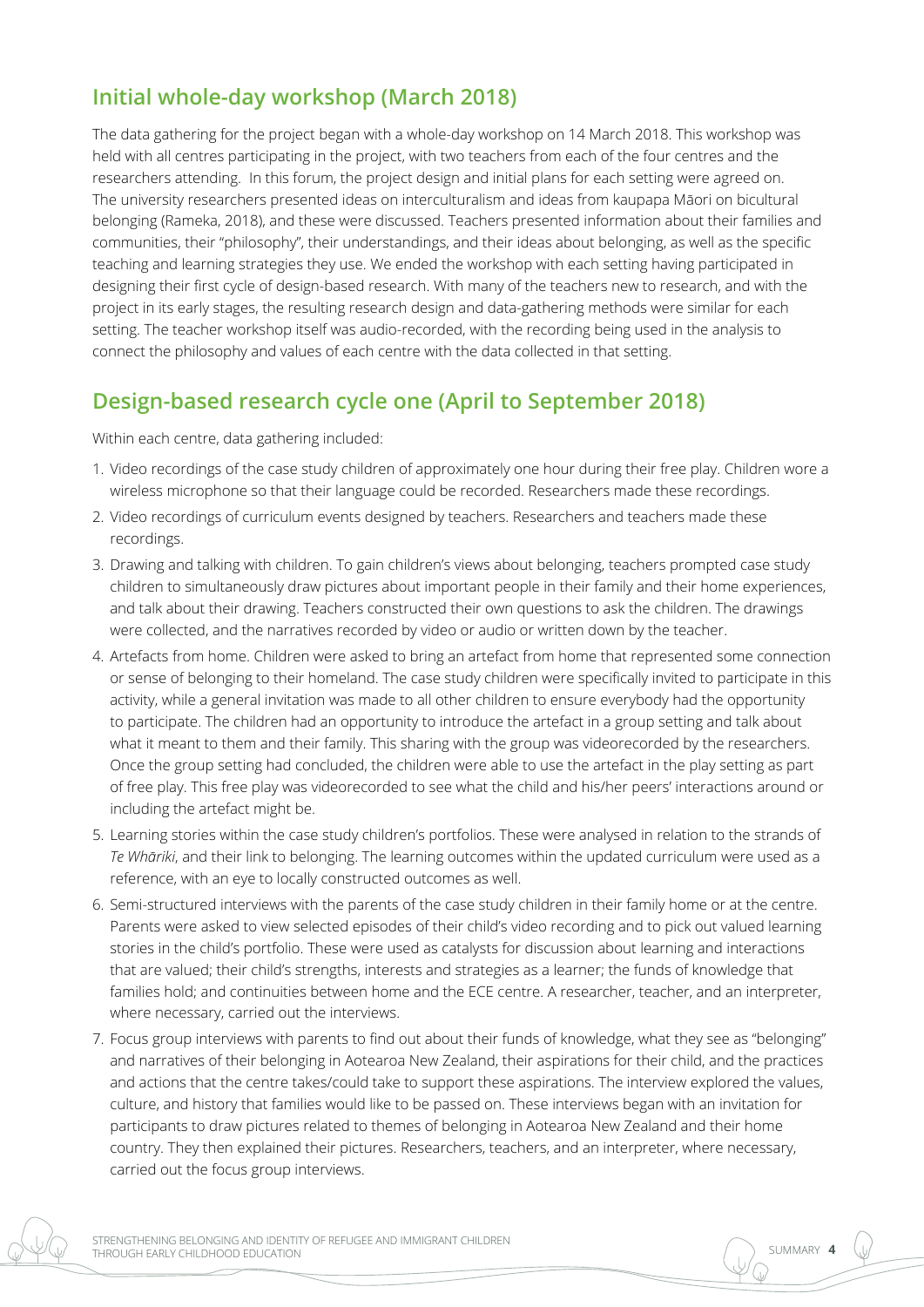The relationship between the research questions and the data collection methods is summarised in Table 1, bearing in mind that all methods linked to the overall theme of belonging.

| <b>Research questions</b>                                                                                                                                                                                                                                                        | Data gathering method                                                                                                                                                  |  |
|----------------------------------------------------------------------------------------------------------------------------------------------------------------------------------------------------------------------------------------------------------------------------------|------------------------------------------------------------------------------------------------------------------------------------------------------------------------|--|
| 1. How can the people, places, and practices in early<br>childhood settings support a sense of bicultural<br>belonging to Aotearoa New Zealand, and sustain<br>children's connections to homelands and people?                                                                   | Video/audio recordings of the case study children, using<br>a wireless microphone<br>Video recordings of curriculum events designed by<br>teachers<br>Learning stories |  |
| 2. How do drawing, storytelling, and play provide<br>opportunities for:<br>children to sustain connections with people and<br>(i)<br>experiences from their home country?<br>children to develop new connections in and sense<br>(ii)<br>of belonging with Aotearoa New Zealand? | Video recordings of drawing and talking with children<br>and teachers<br>Video recordings of curriculum events designed by<br>teachers<br>Learning stories             |  |
| 3. How do teachers engage with children, parents, and<br>whānau to:<br>enable a two-way exchange and mutual learning<br>(i)<br>about culture?<br>find out more about the knowledge and skills of<br>(ii)<br>children themselves?                                                 | Artefacts from home<br>Semi-structured interviews with parents<br>Focus groups with parents                                                                            |  |

#### TABLE 1: **Research questions and data collection methods**

Analysis was done with teachers from each setting (for their setting data), and by researchers in discussion with advisory group members (Margaret Carr and Bronwen Cowie).

## **Design-based research cycle two (November 2018 to May 2019)**

Having previously provided the data from the first research cycle to each centre, the researchers met separately with teachers in each setting to discuss the previous research cycle and identify themes arising from the data. Teachers in each setting then identified their own focus for research in the second cycle. These built on the strengths teachers and researchers observed in the first research cycle related to aspects that teachers wanted to extend, and connected with one or more specific research questions.

- 1. Iqra Educare. Role play to strengthen home, centre, and community linkages (research question 3); use of digital storytelling as a reflective tool to promote teacher pedagogical awareness on notions of belonging (including coming to belong) in Aotearoa New Zealand (research question 1).
- 2. Pakuranga Baptist Kindergarten. Place-based education through walking and storying the land of the kindergarten context, and making comparisons and connections with homelands (research questions 1 and 3).
- 3. Hillcrest Kindergarten. Extending storytelling through side-by-side reading with books in two languages; inviting parents to read in their home language and share stories from their own culture; and using props, drama, and puppet show in storytelling (research questions 2 and 3).
- 4. Crawshaw Kindergarten. Support for bicultural and multicultural transitions to school that were respectful of the context for each particular child, and that established relationships across geographical boundaries (research question 1).

Most data was gathered by teachers in this phase, and included photographs, videorecordings, and portfolios. During this second phase, several meetings (2–3 hours) were held in each setting between teachers, the project leader, and another university researcher. The purpose was to discuss the main themes and points of interest emerging from the data gathered and to support the development of teacher theories and strategies.

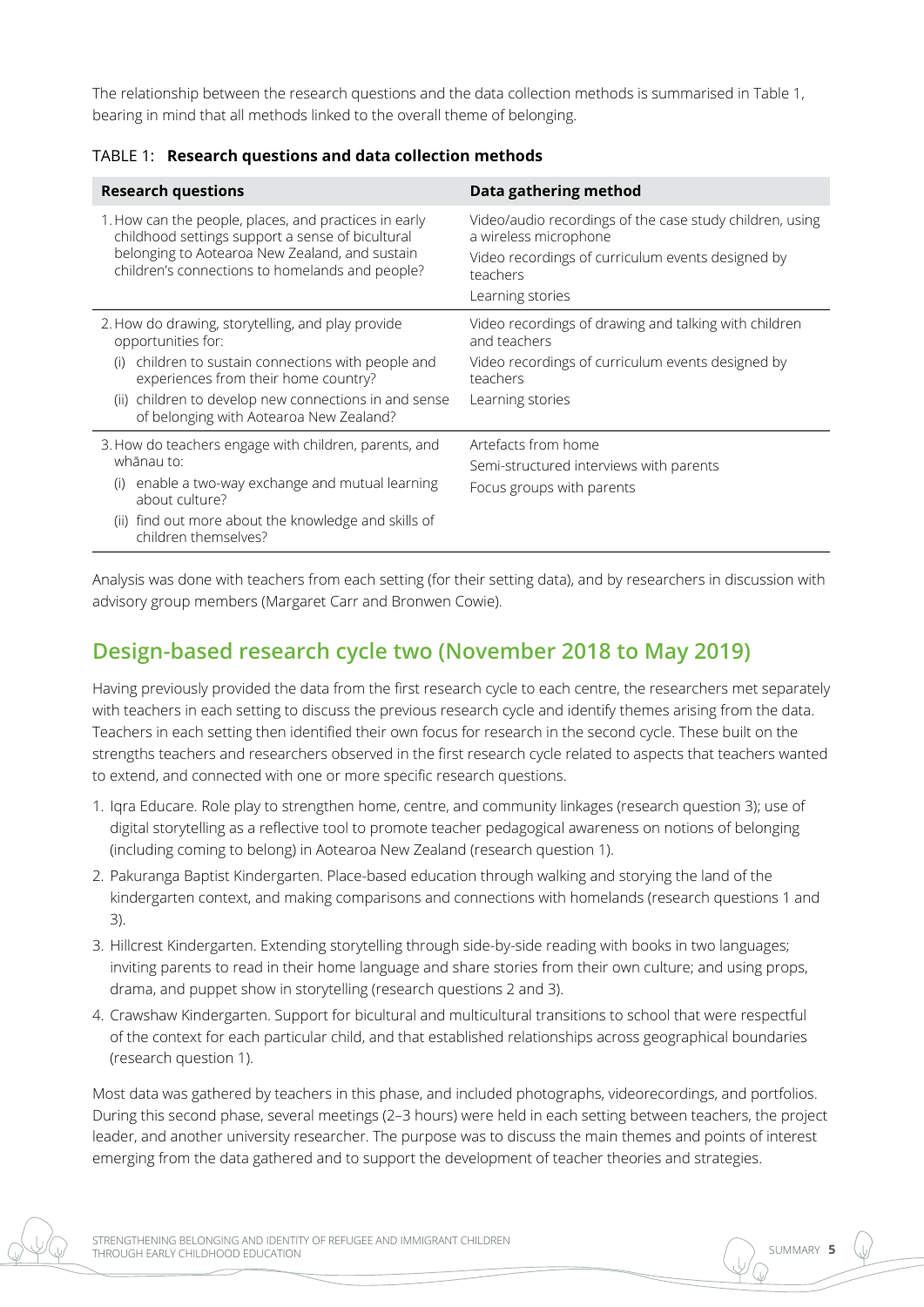## **Final workshop to plan and prepare dissemination (7 and 8 November 2019)**

Our proposal for TLRI funding had outlined plans for dissemination that included presentations at conferences, writing for publication, and development of a resource package for dissemination to the wider early childhood sector that would encapsulate the theorising, pedagogical strategies, and tools used and provide a key practice value. In a 2-day workshop with teachers from each ECE setting, held 7 and 8 November 2019, we prepared the content of the teachers' resource package. The workshop was facilitated by Andrea Soanes and Greta Dromgool, who have expertise in designing and preparing web-based resources with teachers for the Wilf Malcolm Institute of Educational Research's Science Learning Hub. The package is a web-based resource that includes teacher and researcher interviews, teacher writing, and links to resources. It will be published on the Wilf Malcolm Institute of Educational Research, University of Waikato, website in 2020. Further publications planned at this workshop were articles for the NZCER journal *Early Childhood Folio*. Teachers from Iqra Educare, Pakuranga Baptist Kindergarten, and Hillcrest Kindergarten have written about aspects of their research, and their articles are highlighted in the Findings section below.

#### **Data analysis**

We used the idea of building stories of belonging in context through analysis of videotaped episodes, interview data, and documentation from the four multicultural centres. We examined pedagogical strategies and patterns over time, and contexts in which they occur in terms of the nature and affordances of those contexts. We built the stories using thematic analysis (Braun & Clarke, 2006; Creswell, 2013; Patton, 2002) to identify, analyse, and report themes within the data linked to each of our research questions.

Conversation analysis (Sacks et al., 1974) and membership categorisation analysis were undertaken by Amanda Bateman. This more detailed analysis afforded an insight into periods of time where teaching and learning experiences were promoted or hindered, and also revealed specific aspects that were significant to the participants themselves. Membership categorisation analysis was useful for detailing how children refer to their belonging in everyday conversations. In these conversations, membership to a person or group is observable through children's use of words such as "we", "us", and "them", and also by observing how they choose to gain membership with some people by interacting specifically with them. Feelings of inclusion and membership to a group are closely connected to a sense of belonging.

## **Ethical processes**

Research ethics approval was gained from the Faculty of Education Research Ethics Committee, University of Waikato. Particular attention was paid to cultural aspects and informed consent. We worked in partnership with teachers from each centre. For example, any interviews with families were done with appropriate teaching staff and interpreters if necessary. Information sheets were translated and explained through interpreters, where appropriate, to ensure understanding. Particular care was taken to explain issues of confidentiality and anonymity for participants to enable them to make a thoroughly informed decision on whether to use their real names or pseudonyms. Participating parents were asked to give written consent for videorecording of their child; their own interview; and the gathering of learning stories, drawings, and talk of their child. Teachers explained the project to children and invited them to participate and to give their assent for videorecording and the use of their learning stories and drawings. Teachers were asked to give written consent for videorecording of curriculum episodes and their group interview and discussions, and the use of learning stories.

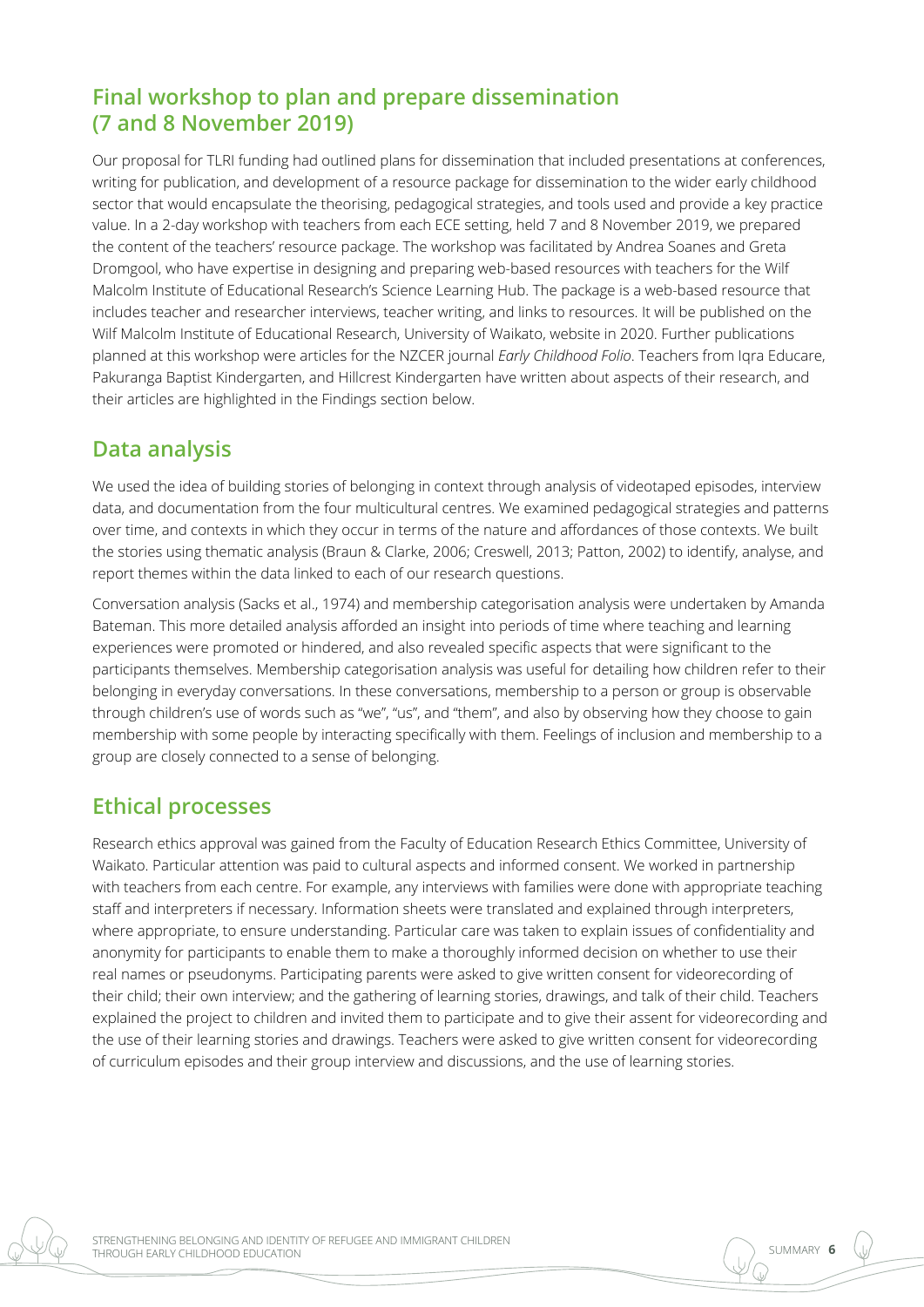## Selected findings

Our key findings have been derived from analysis of children's interactions in relation to the teachers' pedagogical practices, the ECE setting environments and resources, the engagement of families and communities, and teacher critical reflection. In combination, these can contribute to supporting a sense of bicultural belonging to Aotearoa New Zealand, and sustaining connections to homelands and people. In summary, the selected findings identified and explored here are as follows.

- 1. Drawing and storytelling provide opportunities for fostering discussion about events, places, and people that are significant to the child, and offer a way to open the teachers' worlds to the worlds of families.
- 2. Digital storytelling can be a powerful means for teachers to reflect on their own lives and foster pedagogical awareness on notions of belonging.
- 3. Orchestration of a constellation of smell, sound, sight, touch, and taste experiences that echo aspects of children's home countries and cultures is a commonly used and often unconscious strategy that assists children to feel they belong.
- 4. Cultural artefacts and artworks can be used intentionally to facilitate cultural discussions and understandings.
- 5. Walking and storying the land enables children to position themselves within the cultural and natural stories of a place, know the land, and come to belong. It can also be used to explore and compare children's homelands.

In our conclusion, we discuss theoretical framings being developed through our study.

- • Whanaungatanga is discussed as an aspect of being and belonging from a Māori perspective that has relevance for migrant and refugee children and families.
- Participatory democracy as a practice and value in education is linked to the idea of a democratic ECE community as a place where all participants are able to belong and make a contribution that makes a difference for learning, wellbeing, and belonging, and where they collectively create a world.

We end with discussions of implications for practice, policy, and research.

## **KEY FINDING 1: Drawing and storytelling provide opportunities for fostering discussion about events, places, and people that are significant to the child, and offer a way to open the teachers' worlds to the worlds of families.**

This key finding explores how drawing and storytelling, facilitated by careful prompting by the teacher, provide opportunities for children to communicate their new connections in and sense of belonging with Aotearoa New Zealand. Teacher prompts can also help children draw and talk about, and thereby sustain, their connections with people and experiences from their home country. This finding demonstrates how readily available resources such as art supplies provide a platform for children to identify the people, places, and things that are of significance to them in Aotearoa New Zealand. Although teacher prompts have been found to encourage children to elaborate on their tellings (Bateman & Carr, 2017), the examples here involve children restricting their stories to include only the characters they have drawn. The examples demonstrate that drawing is a unique resource, not directed by the teacher, which restricts possible unintentional teacher "hijacking" (Davis & Peters, 2008). As such, the drawings act as tangible resources that facilitate talk about an abstract concept such as belonging. These findings can inform early childhood practice by enhancing teacher awareness of the affordances of drawing and telling for supporting a sense of belonging for young refugee and immigrant children.

**Example 1:** Olivia (OLI), a teacher at Pakuranga Baptist Kindergarten, has initiated a discussion with three children about where their families are from, and their favourite place to be in New Zealand. She facilitates the discussion by asking the children to draw pictures of their favourite places. In this interaction, we see

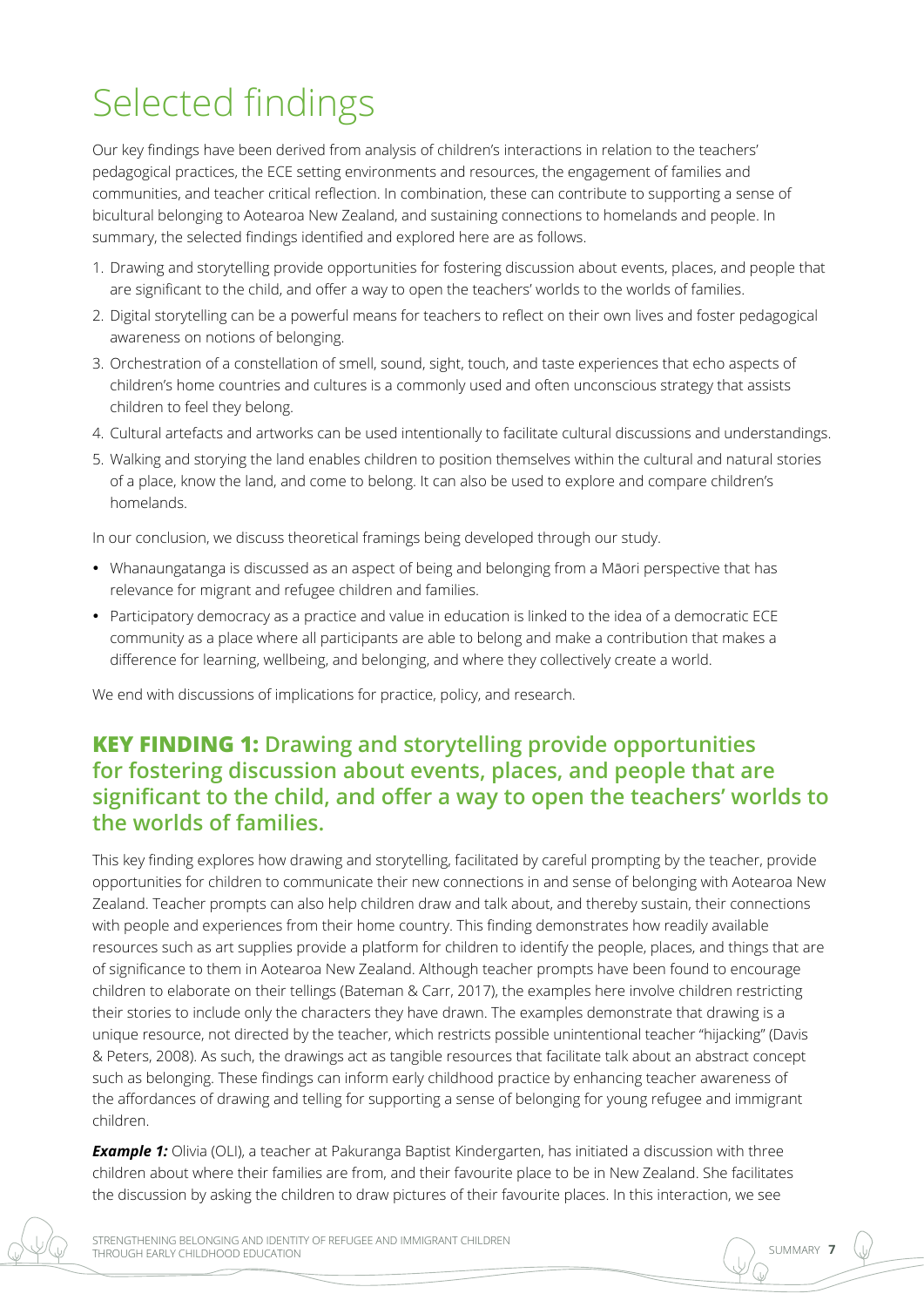the drawing as a tangible support for telling about important people, places, and things in New Zealand. It is initiated by the teacher as she offers the opportunity for drawing, which is taken up by the child. Through the opportunity to draw, and the child being in control of the drawing, the identification of significant people and events associated with time spent in New Zealand can be revealed. A sense of belonging can be observed here, through Ella identifying connections to important people (sister and grandparents), important places she visits with them (the park), and important things (the swing).

- 01 OLI: Ella—where are you, Ella? Which one is you?
- 02 (Olivia looks at Ella's drawing.)
- 03 ELA: This is my sister. (Looks at drawing.)
- 05 OLI: You and your sister? This is you (points to one
- 06 figure) and your sister? (Points to the
- 07 second figure then looks up to Ella.)
- 08 ELA: (Nods her head.)
- 09 OLI: So, what are you doing with her?
- 12 ELA: Playing on the swing.
- 13 OLI: Playing on the swing! So, who's that here? (Points to a
- 14 figure on the paper.)
- 16 ELA: That's my grandad!
- 17 OLI: Your grandad wants to play with you guys!

**Example 2:** Here we see one of our participating children, Faeza from Igra Educare, drawing a picture. Her teacher, Sophia, is sitting next to her and asking about the figures she is drawing. In the beginning of the interaction (lines 01–09), we see Faeza drawing and telling her teacher about the people she has drawn, and the activity she has drawn them participating in (praying). Here, both Faeza and her teacher use the drawing as an artefact with which to focus their discussion. The drawing then offers opportunity for the discussion to develop, guided by Faeza, to reveal further insight into the importance Faeza places on her family engaging in praying together during their time in New Zealand. The drawing provides a tangible resource to facilitate talk between Faeza and her teacher about her drawn figures and the activities she articulates as key to her sense of belonging in her new country.

(Note: "Allāhu" is Arabic for "God". "Musalla" refers to prayer mats.)

#### FIGURE 1. **Faeza introduces her drawing topic**



- 01 FAEZA: This is Faeza and my dad praying Allāhu.
- 02 TEACHER: Aw. On your musalla?
- 03 FAEZA: Yeah.
- 04 TEACHER: Aw.

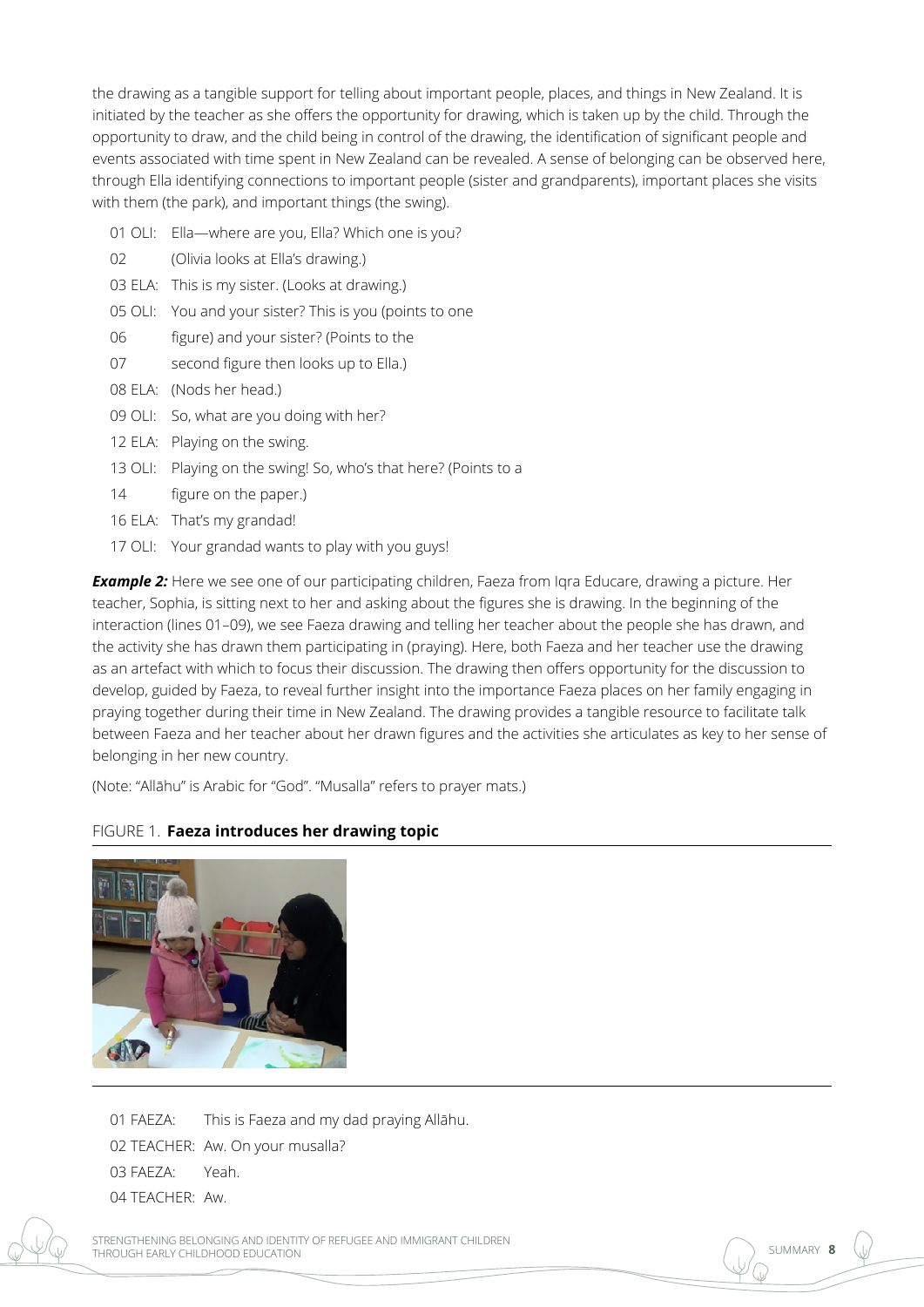| 05 FAEZA: | I'll draw it. (Chooses a different colour pen.)                    |
|-----------|--------------------------------------------------------------------|
|           | 06 TEACHER: You pick another colour to do your musalla.            |
| 07 FAEZA: | Yeah. Just my little line. (Draws a line.)                         |
|           | 08 TEACHER: That's your Allāhu? So, where do you stay when you     |
| 09        | pray, Faeza?                                                       |
| 10 FAEZA: | I do like this. (Lifts hands to head-see Figure 2, photo on left.) |
|           |                                                                    |

#### FIGURE 2. **Faeza illustrates and further elaborates on her drawing**



11 TEACHER: Oh, you do like this? (Copies Faeza's gesture.)

|           | TT TEACHER: ON, you do like this? (Copies Faeza's gesture.)                    |
|-----------|--------------------------------------------------------------------------------|
|           | 12 FAEZA: Yeah, even my dad do it.                                             |
|           | 13 TEACHER: Oh Dad does it as well?                                            |
| 14 FAEZA: | Yeah.                                                                          |
|           | 15 TEACHER: You all pray the same?                                             |
| 16 FAEZA: | Yeah.                                                                          |
|           | 17 TEACHER: And do you all pray together?                                      |
| 18 FAEZA: | Yeah.                                                                          |
|           | 19 TEACHER: With the family?                                                   |
| 20 FAEZA: | Yeah.                                                                          |
|           | 21 TEACHER: So Mummy and Daddy and I can't see Fayda (Faeza's                  |
| 22        | sister) there.                                                                 |
| 23 FAEZA: | That is my sister. (Points to picture-see Figure 2, photo on right.)           |
|           | both examples, drawing had particular properties that enabled conceptual ideas |

In both examples, drawing had particular properties that enabled conceptual ideas to be portrayed "at a glance". Through telling about the drawing, the child could express meanings that were significant to them. In this way, teachers gained insight into the child's world.

## **KEY FINDING 2: Digital storytelling can be a powerful means for teachers to reflect on their own lives and foster pedagogical awareness on notions of belonging.**

Storytelling was also used with teachers from Iqra Educare as a reflective tool to foster their own pedagogical awareness on notions of belonging and coming to belong in Aotearoa New Zealand. All four teachers are of different nationalities and faith. Using the free online software WeVideo (WeVideo Inc., 2020), the teachers

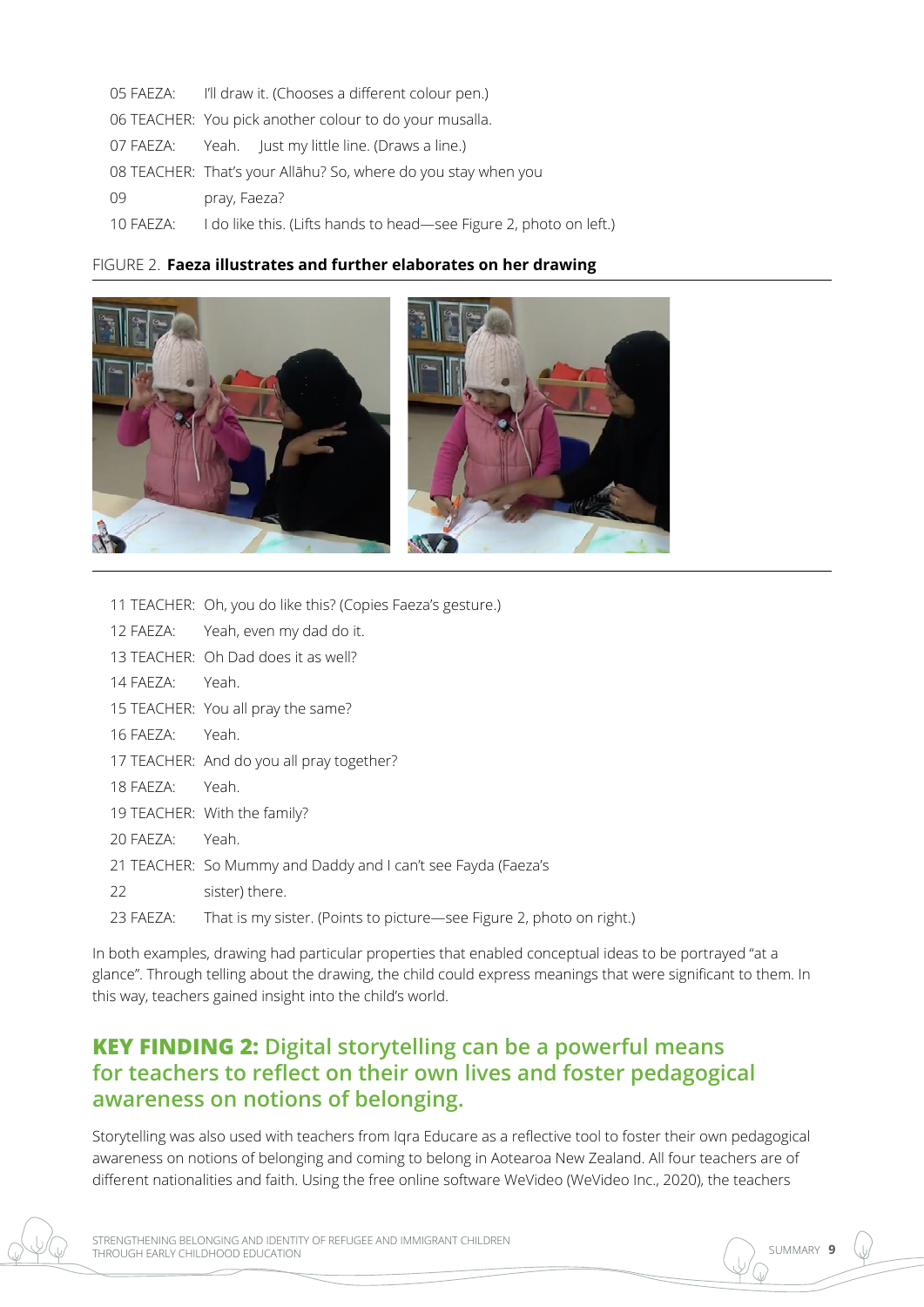collaborated on the various stages of planning, developing, and producing individual stories of their own lives (key people, places, values, and who they are). The stories ranged from 4 to 6 minutes. Figure 3 below shows teachers planning their digital stories. Figure 4 shows examples of finished stories.

FIGURE 3. **Iqra teachers setting up and planning their digital stories**



#### FIGURE 4. **Screenshots of some of the teachers' digital stories**



Teachers played their stories to each other and to the researchers, and then at an evening for parents. In summary, the making and telling of stories was regarded as an affirmation for teachers that their own stories had been heard. Teachers linked the storytelling experience to fostering their own sense of belonging. For those who were immigrants, it helped foster their sense of coming to belong in Aotearoa New Zealand. Sophia reflected on this idea as she produced her digital story:

Because we know people who have come from their country, they have a story to tell. But who are they going to tell it to? Who will be asking them? If you hadn't asked, I wouldn't have told you … As an immigrant, sometimes you just bottle up your feelings; you don't let it out. And because you feel like if you tell somebody they might understand you, they might not, they might not even bother. But now since we are doing it with a purpose, I know I have told my story, and that was my life, and I [can now] move on.

Teachers saw the potential for support staff and parents to be invited to participate in a similar process. Maria, head teacher, described how digital stories are valuable for connecting with whānau who may not be fluent in English:

It was very relevant for this centre because the written word is not that accessible for a lot of our whānau. I think seeing something like that on the screen with audio is impactful, better than something written down on a piece of paper.

Teachers considered this would be valuable for parents and children to get to know staff better and for staff to obtain insights into children's cultural backgrounds, so they could develop more targeted belonging-based pedagogies.

Digital storytelling has potential to capture pivotal episodes for reflection and consideration of alternative practices to improve teaching (Barrett, 2005; Robin, 2008; Tendoro, 2006). Such creative, reflective methods are important to prompt and sustain alternative and novel ways for teachers to think about their profession

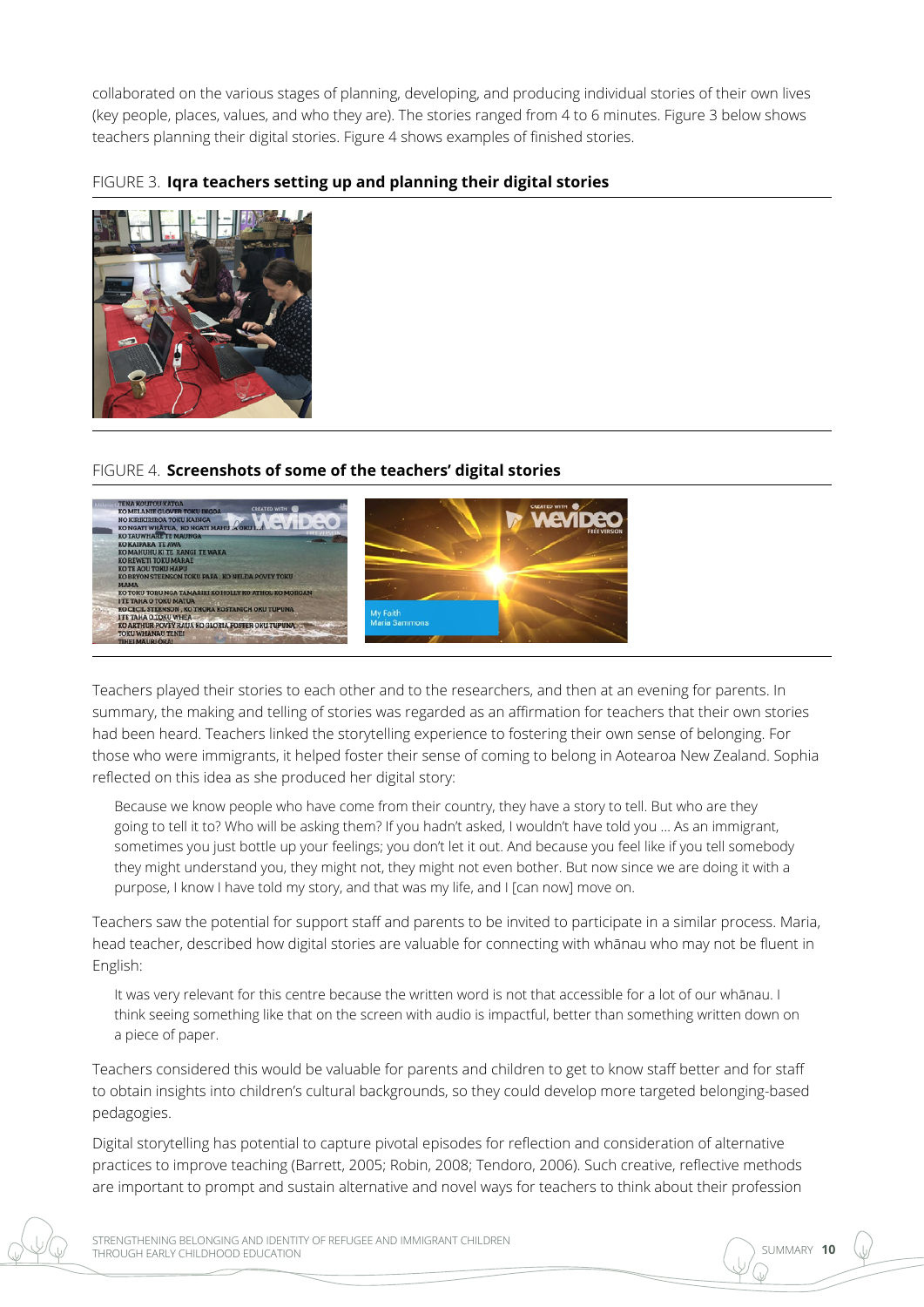(Gore, 2015) and expand the possibilities for teachers to represent, share, and discuss reflections on teaching (Cochran-Smith et al., 2015). In our example, through creating their own digital stories teachers came to think deeply about their own lives and notions of belonging. They opened aspects of their lives to each other and to the parent community. In turn, they realised the potential for inviting support staff and families to make and share digital stories as a way of facilitating two-way understanding.

## **KEY FINDING 3: Orchestration of a constellation of smell, sound, sight, touch, and taste experiences that echo aspects of children's home countries and cultures is a commonly used and often unconscious strategy that assists children to feel they belong.**

A striking theme running through all presentations held in the first workshop at the beginning of the project was the connections teachers made with smell, sound, sight, touch, and taste experiences to assist children to feel they belonged. Later, as we researched in the centres, we gathered further evidence of the centrality of sensory experiences in supporting belonging. This included experiences that were familiar to the children and made connections with their homelands, and new sensory experiences that children in Aotearoa New Zealand commonly experience. Teachers' intentional focus went both ways. We assert that the sensory landscape of a place is a taken-for-granted and thus a largely overlooked aspect of early childhood pedagogy, worthy of direct theory and practice attention.

Data from the four centres presented at that first workshop is described below as representative of common practices and experiences that foregrounded and integrated sensory experiences from homelands and from Aotearoa New Zealand. These practices and experiences were already present in settings at the start of the project, but teachers had not always consciously identified them.

*Smell and taste*: Cooking foods from homelands and foods from Aotearoa New Zealand brought together senses of smell and taste. Cooking was a regular activity and not confined in a tokenistic way to special "cultural" occasions. In some settings, families were invited to cook with children using their own recipes from their home countries and cooking in traditional ways. Children tasted and smelled familiar and unfamiliar foods and made connections with each other in shared mealtimes. These mealtimes honoured cultural practices from children's home countries and from Aotearoa New Zealand, and were occasions for discussion of practices such as fasting during Ramadan and the meaning and practice of karakia. Teachers created a welcoming environment in which food often played a part, and where families were seen to comfortably help themselves to coffee and tea.

*Sight:* Teachers deliberately created wall displays with images from home countries and families. Gail, the head teacher from Crawshaw Kindergarten, described the name tags created for every child. The children place their name tags on arrival each day next to their own photograph: "So, there's their name, there's their picture to create that sort of sense of belonging, this is their place." All the ECE settings created a "print-saturated environment" (Wylie et al., 2006) that exposed children to the written word, and where print in English, te reo Māori, and home languages was highly visible. In our examples, the contribution to children's learning was made meaningful by connecting home language with English and te reo Māori, and by making visible the written languages of all children.

Often teachers recognised their own limitations and need for language support. Louise, a teacher from Hillcrest Kindergarten, told of the kindergarten's efforts to include alphabet scripts and write learning stories in home languages in relation to a child from Sri Lanka:

Mum and the child both speak Sinhala, and we had our student teacher come and help us. And she was Sri Lankan and spoke the language. And she wrote a learning story as part of her learning journey as a student. And then she translated it into their language and gave it to the parent. And this parent just looked at it and read it in her own language, and just burst into tears. It was so powerful, amazing.

**Imagery:** Two settings displayed atua panels created by local artists. Teachers regularly talked to children about what the atua represent, read stories, and sang waiata. Visibility was given to imagery from Aotearoa

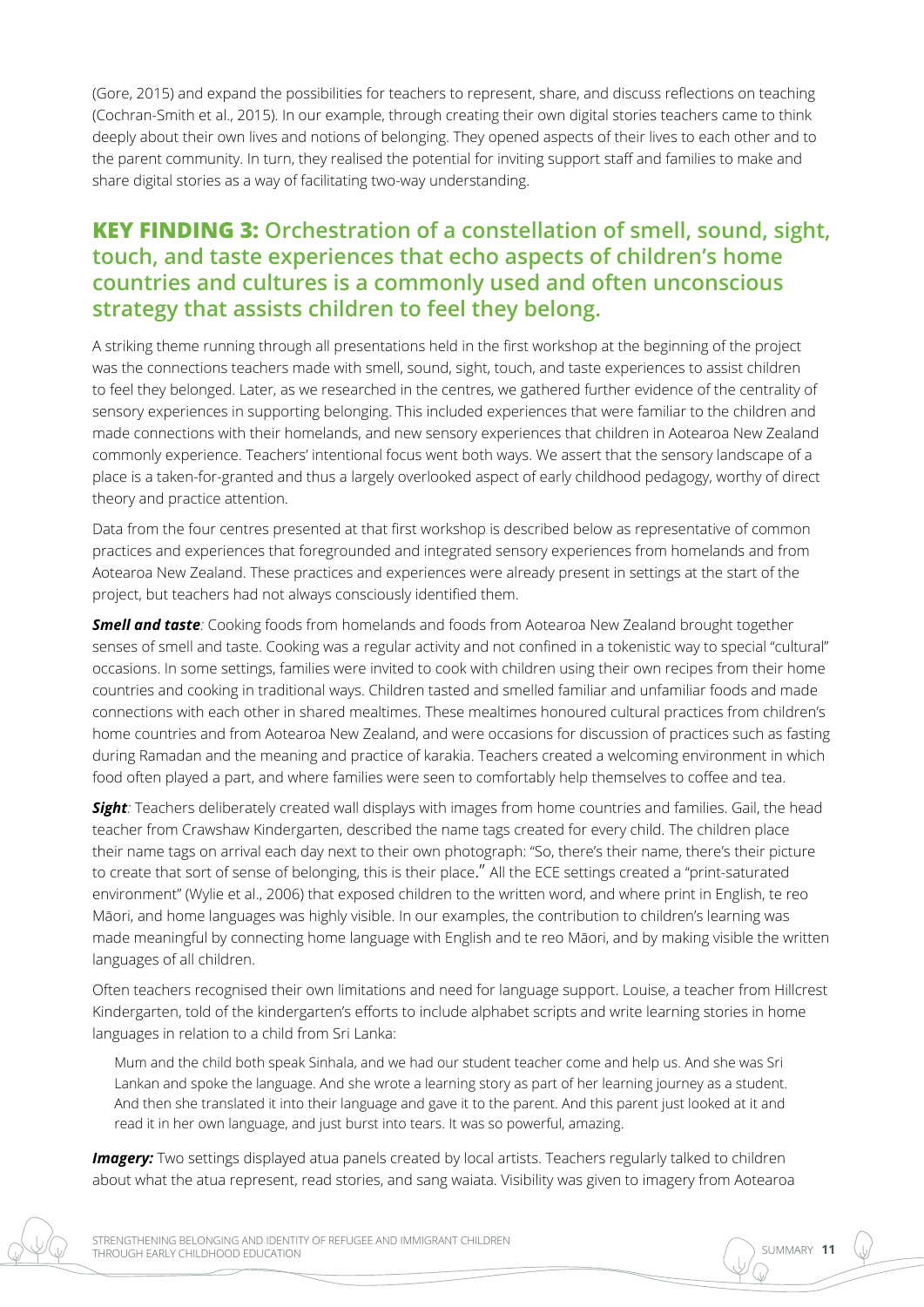New Zealand and from families' own countries in wall displays. Every setting displayed photographs of children and families. Such imagery provides a strong visual representation of significant cultural symbols from the new country of Aotearoa New Zealand and the children's home countries. Atua panels are discussed further in the section *Key Findings 3: Affordances of cultural artefacts and artworks*.

*Touch***:** Tactile experiences were provided through the texture of different foods, and the fabrics, wall hangings, and artefacts brought in by families.

*Walking the land***:** Weekly walks in the local community created opportunities for children at Pakuranga Baptist Kindergarten to feel the textures of leaves, flowers, and tree bark, mud on feet, rain on the face, and so on—the landscape of their local community. For some children who come from other countries, feeling mud, earth, water, grass, and space in the outdoor environment is an unfamiliar experience. Emma's mum remarked on how different outdoor exploring at the kindergarten was from the family's life in Singapore. She noticed in Emma's videorecording how much Emma was now:

… into the mud puddles … she was really excited. But I also noticed from how she has actually developed, through the different sessions of Outdoor Explorers. From the first time when she was really terrified of getting herself muddy and dirty. And after which she really—she gradually became more comfortable, stepping into the mud.

**Sound:** Music, songs and waiata from Aotearoa New Zealand and from home countries were heard every day: "We also invite whānau to bring songs and artefacts from their cultures and to share that with us all. … This video is a practice of us singing our waiata mihimihi, which is probably our children's favourite song." (Gail Megaffin, showing a video of Crawshaw Kindergarten children's waiata practice and speaking at the initial workshop).

*Multisensory experiences***:** These were deliberately interwoven. Teachers saw these multisensory experiences as having two-way repercussions, enriching for adults and children alike. What is new here is not that children learnt through their senses, which is well established, but that teachers intentionally developed and used sensory experiences to make interconnections with Aotearoa New Zealand and with homelands. While we researched these experiences from perspectives of teachers and families, we suggest that a next step is to explore how children themselves experience and understand belonging as a multisensory sense-making process.

#### **KEY FINDING 4: Cultural artefacts and artworks can be used intentionally to facilitate cultural discussions and understandings,**

More information about this key finding is provided in two articles (Treweek et al., 2020; Sammons et al., 2020) written by teacher researchers from Hillcrest Kindergarten and Iqra Educare respectively (see reference list for full details).

*Cultural artefacts:* Artefacts and the stories told about them were found to be a powerful way of evoking memories and finding out what is significant to children and families, and why. These methods helped build relationships among children and the adult community (teachers, families, and community members), through finding shared interests and points of connection. Artefacts and their accompanying stories facilitated connections between home/community and the ECE setting. These connections allowed artefacts to work as a pedagogical tool, where invitations to share, the bringing of artefacts, and the telling of stories created a sense of belonging.

Roswell (2011) has found that artefacts and storytelling, as a research tool, enable access to "information that might not be possible through observation, document analysis, even interviews" (p. 332).

Treweek et al. (2020) have written of Hillcrest Kindergarten's intentional use of artefacts through the project as a strategy for encouraging belonging. Sammons et al. (2020), from Iqra Educare, have described how a Somali grandmother regularly brought cultural artefacts to share with teachers and children. Here are two examples from these settings.

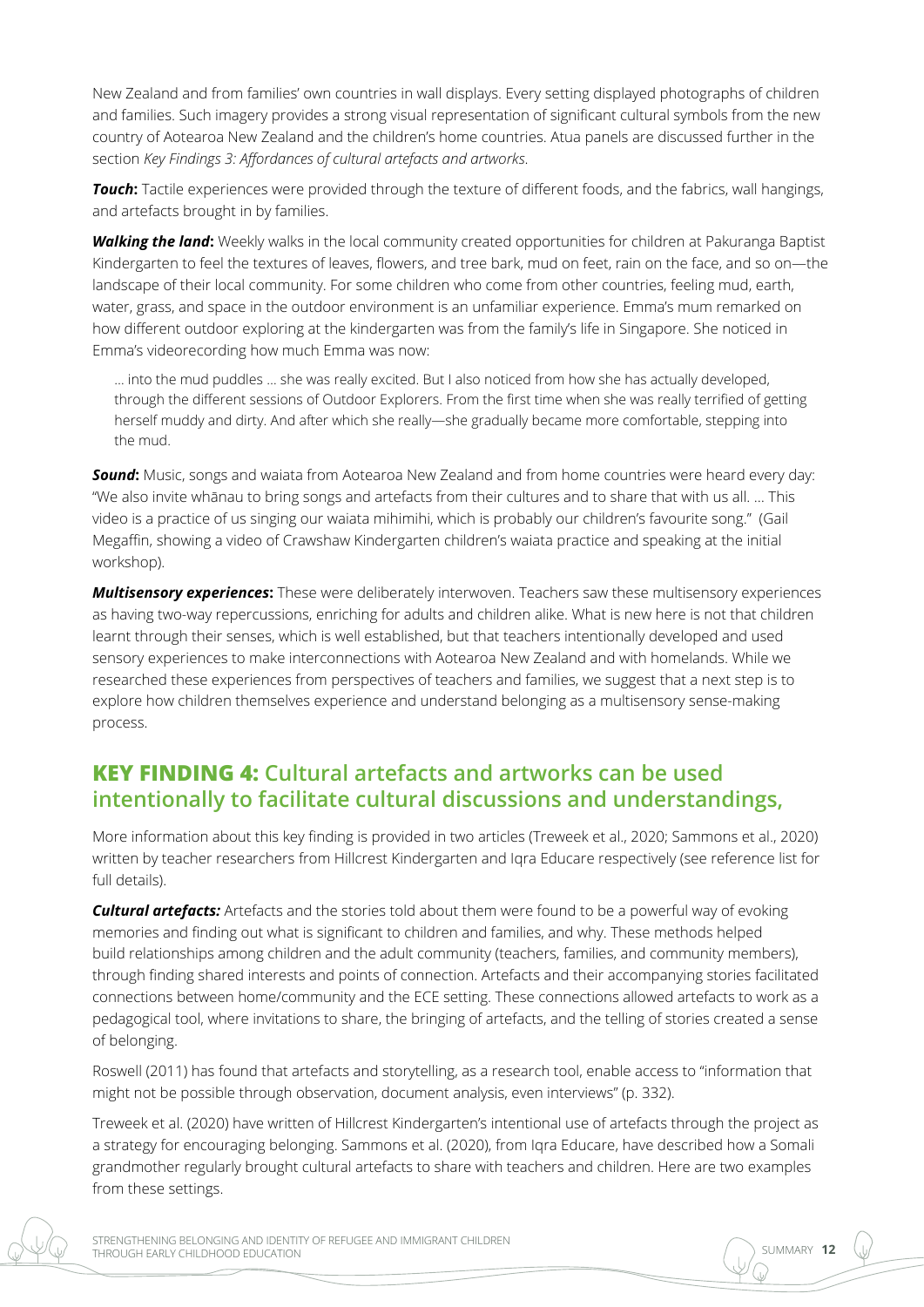At Hillcrest Kindergarten, Nguyen brought a red Vietnamese flag with a white star in the centre, a map of Vietnam drawn by her father and with her hometown pinpointed (the map was rolled and tied with a white ribbon), and a traditional Vietnamese dress, including head dress, which pictured a family on the front. She described the figures on the dress as being mum, dad, baby, grandma, and grandad (see Figure 5). Many children were curious about the items and wanted to know more. Jo came to the front of the mat, sat beside Nguyen, and said "Nguyen is my best friend." Amelia, another child, asked, "Where did you get the dress from?" Nguyen answered, "On holiday." Nguyen's mother was impressed at Nguyen's confidence in showing her treasures to her classmates: "She quite confident, even though she didn't know much words to say, but she quite confident to get in front of the classmate and say something about her treasure box." Later conversations between Nguyen and her peers made references to family connections and experiences from their homes.



#### FIGURE 5. **Nguyen sharing her traditional Vietnamese dress**

At Iqra Educare, the grandmother of Somali twins Sa'ad and Sundus regularly comes to the centre to share cultural artefacts from Somalia with children and teachers (see Figure 6). She wants the Somalian culture to be visible through the artefacts and she wants to broaden understanding, for all children, of Somalian culture:

I like to help the teachers when I come here. And I bring in some cultural things like drum[s], like camel picture. I like to share [with] teachers and children, our culture, my culture. That's why I bring that items … And I help them [the centre children]. And I teach some of our culture. Yes, explain it. Even [for] other students, not only my grandchildren. If they want, I explain it. I teach them the Somali flag, and song, and other song. I teach them. But always they like it.

#### FIGURE 6. **Cultural artefacts from Somalia**



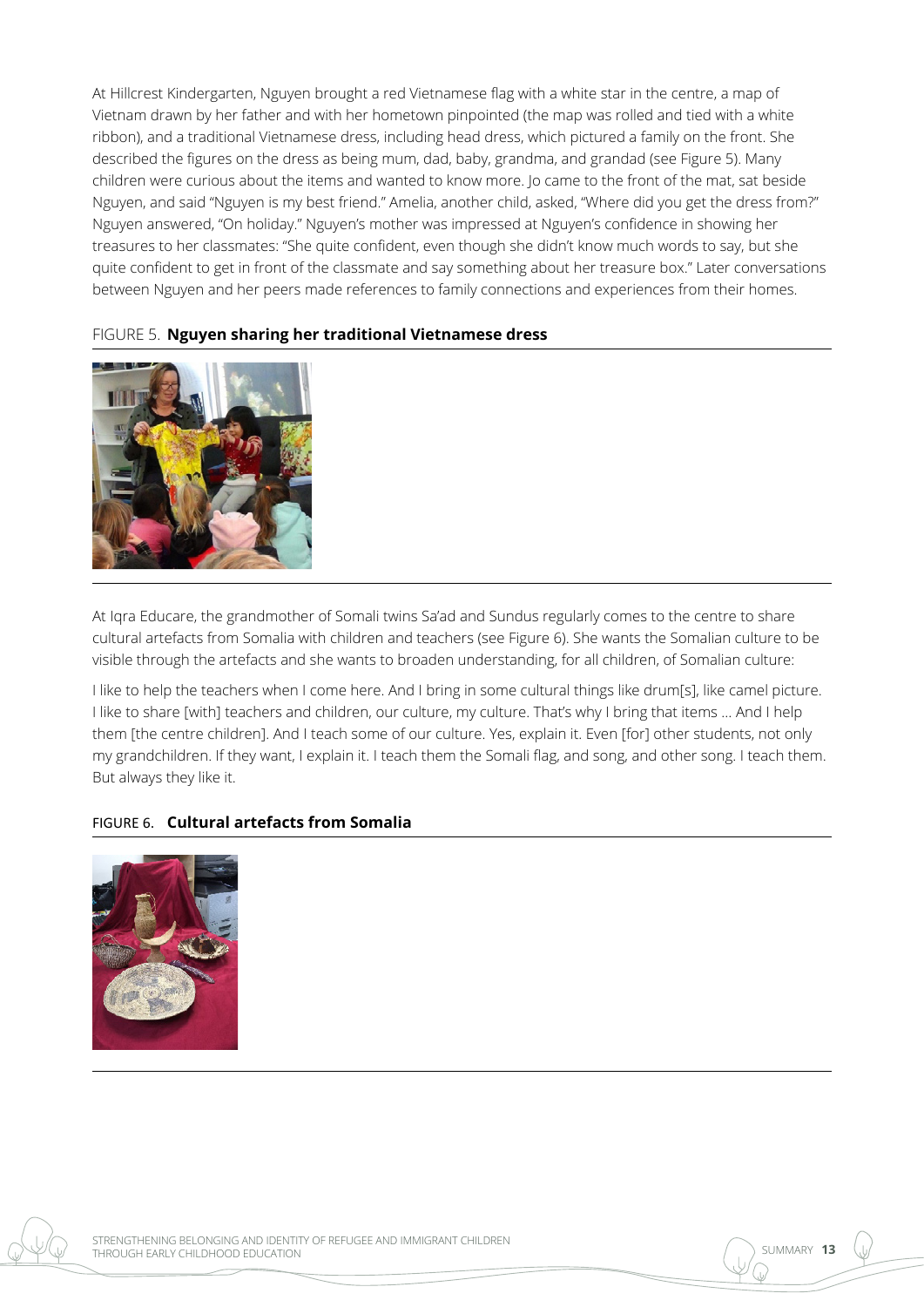In a joint interview, the twins' mother and grandmother spoke of how sharing these artefacts—showing how they worked in their culture, what they do and why they do it—fostered their own and the twins' attachment and belonging to this new environment. The confidence of this whānau and the twins grew and supported the twins' settling into the centre, from being shy initially to becoming more confident over time.

*Artworks:* Artworks can depict cultural stories and act as a catalyst for understanding. At Crawshaw Kindergarten, the kindergarten pou, created by a local artist, are strategically placed around the kindergarten playground. They represent Ranginui (sky father) and Papatūānuku (earth mother) and their children, the atua of the different domains. Teachers regularly talk to the children about the pou and what they represent. They also use a range of resources and practices to inform children about the atua. These include books that explain the domains of the atua and their importance to the world. Children are also encouraged to represent their ideas and perspectives about the pou through artwork, waiata, and discussions, and through making links with other artworks including the large mural outside.

Aspects that enhance children's sense of bicultural belonging include the following.

- • Children are able to develop *whanaungatanga te Ao wairua*—connectedness to the spiritual world, through connecting with ngā atua and explaining why caring for these aspects is important: for example, caring for Tane Mahuta, the atua of the forest, plants, animals. They are able to express the legends associated with ngā atua. The pou allow children to physically connect with representations of the atua (the spiritual), and what they represent.
- • Children are able to develop *whanaungatanga ki te whenua*—connectedness with whenua and place, through connecting pou with the whenua—Papatūānuku and ngā atua. Children understand the stories of the atua, and their connections to the land. Children are then able to develop understandings and relationships with the land, sea, forests, food, earth, and sky around them.
- • Children develop *whanaungatanga ki te taiao*—connectedness with the natural world, through learning the stories of the pou. Children are able to recite and represent these stories through art and song. These connections enhance their sense of knowing, being, and belonging, as they participate in activities that express the importance of ngā atua.

## **KEY FINDING 5: Walking and storying the land enables children to position themselves within the cultural and natural stories of a place, know the land, and come to belong. It can also be used to explore and compare children's homelands.**

More information about this key finding is provided in an article written by teacher researchers from Pakuranga Baptist Kindergarten (Lees & Ng, 2020).

Walking and storying the land has been embedded in indigenous ways of knowing for generations (Durie, 2004; Penetito, 2001, 2009). Durie (2004, p. 4) argues that "unity with the land" is a defining element of indigeneity, premised on "a long-standing relationship with land, forests, waterways, oceans and the air". These features come together in place-based education, which aims to:

… develop in learners a love of their environment, of the place where they are living, of its social history, of the bio-diversity that exists there, and of the way people have responded and continue to respond to the natural and social environments. (Penetito, 2009, p. 16).

Penetito discusses the appeal of place-based education for children now and in the future as the blending of "science with imagination, technology with craft, and the secular with the magical" (p. 5). Likewise, Park (1996) used a blending metaphor when he wrote of coming to know the landscapes of Aotearoa New Zealand's coastal plains through reading these landscapes, which he likened to "collage, interweaving the patterns of ecology and the fragments of history with footprints of the personal journey" (p. 16).

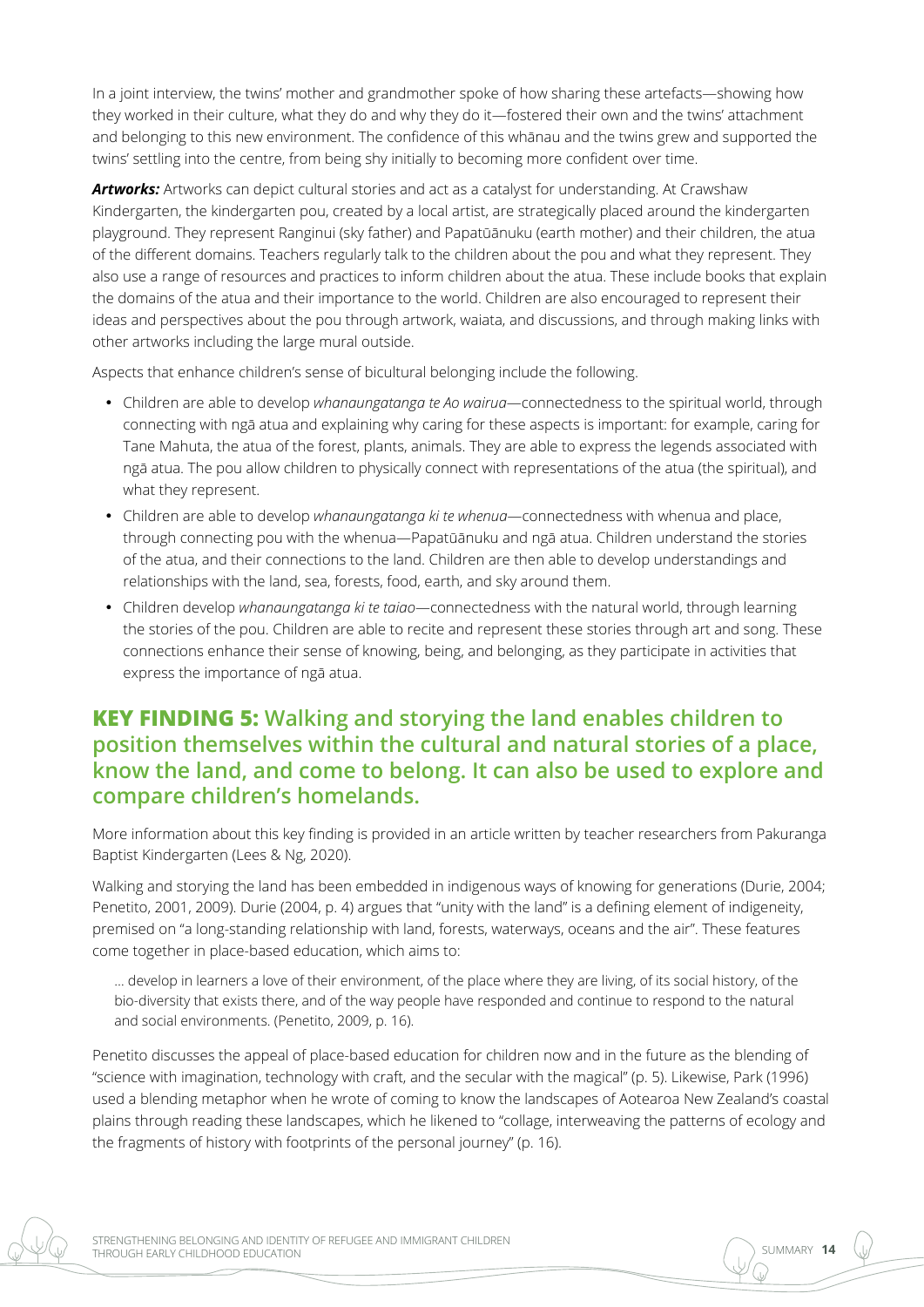Walking and storying the land of Aotearoa New Zealand and the land of the home country of immigrant and refugee families is a powerful way to come to belong. Influenced by ideas from Wally Penetito, the Pakuranga Baptist Kindergarten teaching team looked at ways that place-based education could affirm children's identity, enabling them to position themselves within the local environment and make connections to their places of birth, as well as to their new home in Aotearoa New Zealand. At this kindergarten, walking the land happens every week. Whatever the weather, two groups of the same ten children, called the "outdoor explorers", are taken on a 1.5-hour walk under the road bridge and around the tidal estuary of Tamaki, or in another direction through the park to the secret garden, past backyards where children chat to neighbours over fences, to climb a tree and have a picnic. Jacqui Lees, the head teacher, described the walking excursions as "knowing the land through your body, and through your feet, and if you walk it you have a sense of connection to it and a relationship with it". When you are involved in regularly walking in this way, not as a rare occurrence, you learn to read the landscape. These walking endeavours are always part of larger projects in the kindergarten that are sustained over time. They involve children in storytelling; learning about Māori history; taking responsibility for cleaning and planting; observation; scientific exploration of changes of seasons, patterns of tide, and growth; art; mathematics; and so on. They also help children develop relationships, as with 3-year-old Emma whose mum said, "When she started outdoor explorers she would ask to hold people's hands. Now she will offer to hold other people's hands."

As part of our research project, the outdoor explorers went further afield to explore the neighbouring volcanoes of Ohuiarangi and Maungarei. Teachers Jacqui Lees and Olivia Ng wrote about this work in their *Early Childhood Folio* article "Whenuatanga—Our places in the world" (Lees & Ng, 2020). Finding out about and visiting the local volcanoes of Ohuiarangi and Maungarei was a deliberate strategy to learn more about the local community. Wanting to know more about local history, teachers followed Penetito's advice:

The Maori knowledge that gets into the learning institutions should be a selection from local whānau/ hapu/iwi sources … local whānau/hapu/iwi must decide what should be available and how it should be made accessible. (Penetito, 2001, p. 24)

Teachers built relationships with Tautoko Witika, a local kaumātua connected to Ngāti Whatua, Ngāi Tai ki Tāmaki, and Tainui, who told them stories of the area for retelling to children and families. In this way, teachers and children increased their knowledge of the maunga close to the kindergarten and became more respectful of it. "How we inhabit a place can be the most telling expression of how we sense its worth, our intention for it, and our connection with it" (Park, 1996, p. 31).

#### FIGURE 7. **Children making connections between Maungarei/Mount Wellington and Wuyi Mountain in China**



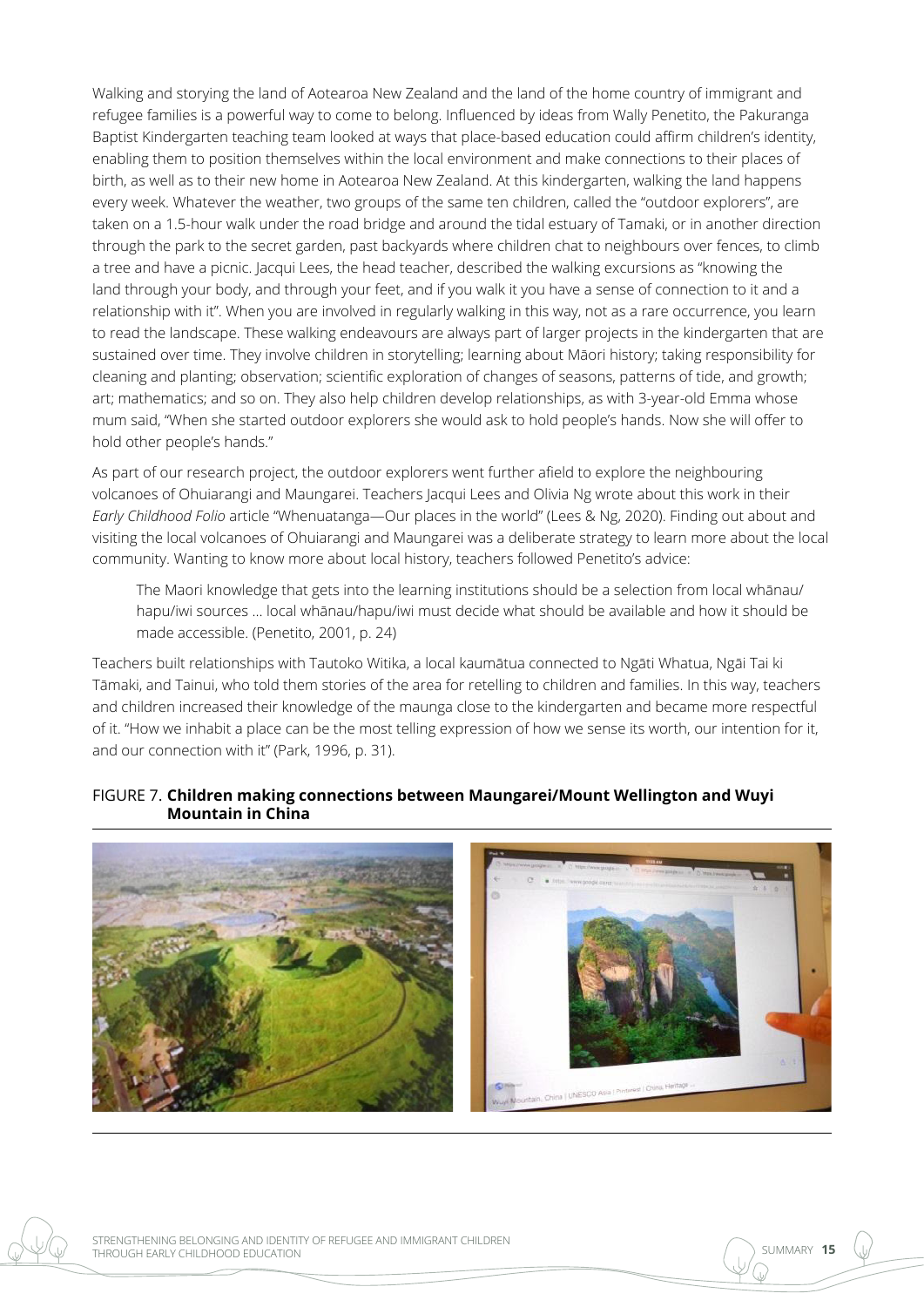Teachers purposely made connections with mountains from children's home countries that were significant to children's families (see Figure 7). They found out about these mountains by inviting families to tell stories, bring photographs, and recollect memories. This process was facilitated by a teacher who spoke the child's home language and communicated in a deep and meaningful way with families. Teachers worked with children using the internet to find out about and explore these mountains and surrounding landscapes, and encouraged children to express their ideas through art. They used deliberate questioning strategies to encourage children to think and theorise, including "wondering questions" such as why mountains have names, and whether mountains have stories to tell. Spinoffs included teachers themselves finding out more about the funds of knowledge residing in families and building closer connections with these families. They enabled children to sustain connections with people and experiences from their home country.

Penetito has noted that indigenous peoples already have a well-rehearsed and historical affinity to place-based education (PBE). However, "focusing on PBE is educationally and culturally significant for all students" (p. 24). Our research findings demonstrate the very real benefits from walking and storying the land for refugee and immigrant families.

Aspects that enhance children's sense of bicultural belonging include:

- • Children developing *whanaungatanga ki te whenua—*connectedness with whenua or place*,* through connecting and building relationships with the whenua, Papatūānuku*—*the earth mother. This involves developing a physical and spiritual relationship with the land, a sense of unity with and love of the land. This entails a responsibility to respect and care for the land and the natural environment.
- • Children developing *whanaungatanga ki te tangata—*connectedness with people, including a local kaumatua, who tells the stories and history of the land, the people, and the local community. In this way children learn the connections to tangata whenua, iwi, and hāpū, the land, mountains, and the environment.
- • Children developing *whanaungatanga ki te taia, te aotūroa—*connectedness with the environment and natural world, through learning the stories of the people and being able to retell them to children and families, learning about the of the biodiversity that exists there, and how to engage with the natural and social environments.

## Conclusion

This conclusion discusses theoretical frames that we are developing over the course of the study that have relevance in explaining two-way processes for refugee and migrant families of coming to belong in Aotearoa New Zealand and sustaining belonging in homelands. It ends with final words and recommendations for research, policy, and practice.

## **Whanaungatanga as an aspect of being and belonging**

Contemporary ideas of belonging and being stress increasingly diverse and complex positionings that require negotiation of different assumptions, behaviours, values, beliefs, and contexts. These include ideas about how worlds are constituted and ways of acting, being, and belonging within those worlds. Key to developing a sense of belonging for migrant and refugee families and children in Aotearoa New Zealand is *whanaungatanga*  (kinship). Whanaungatanga involves the establishment of whānau (family) connections and acknowledgement of the responsibilities and obligations that whānau members have to each other. It also includes philosophies and practices that strengthen the physical and spiritual harmony and wellbeing of the group. Aspects of whanaungatanga that have relevance for migrant and refugee children and families include the following.

• *Whanaungatanga ki te tangata* (connectedness with people) relates to the close relationships developed and maintained between members of the whānau*.* It connects the individual to kin groups, providing a sense of belonging while strengthening the kin group as a whole.

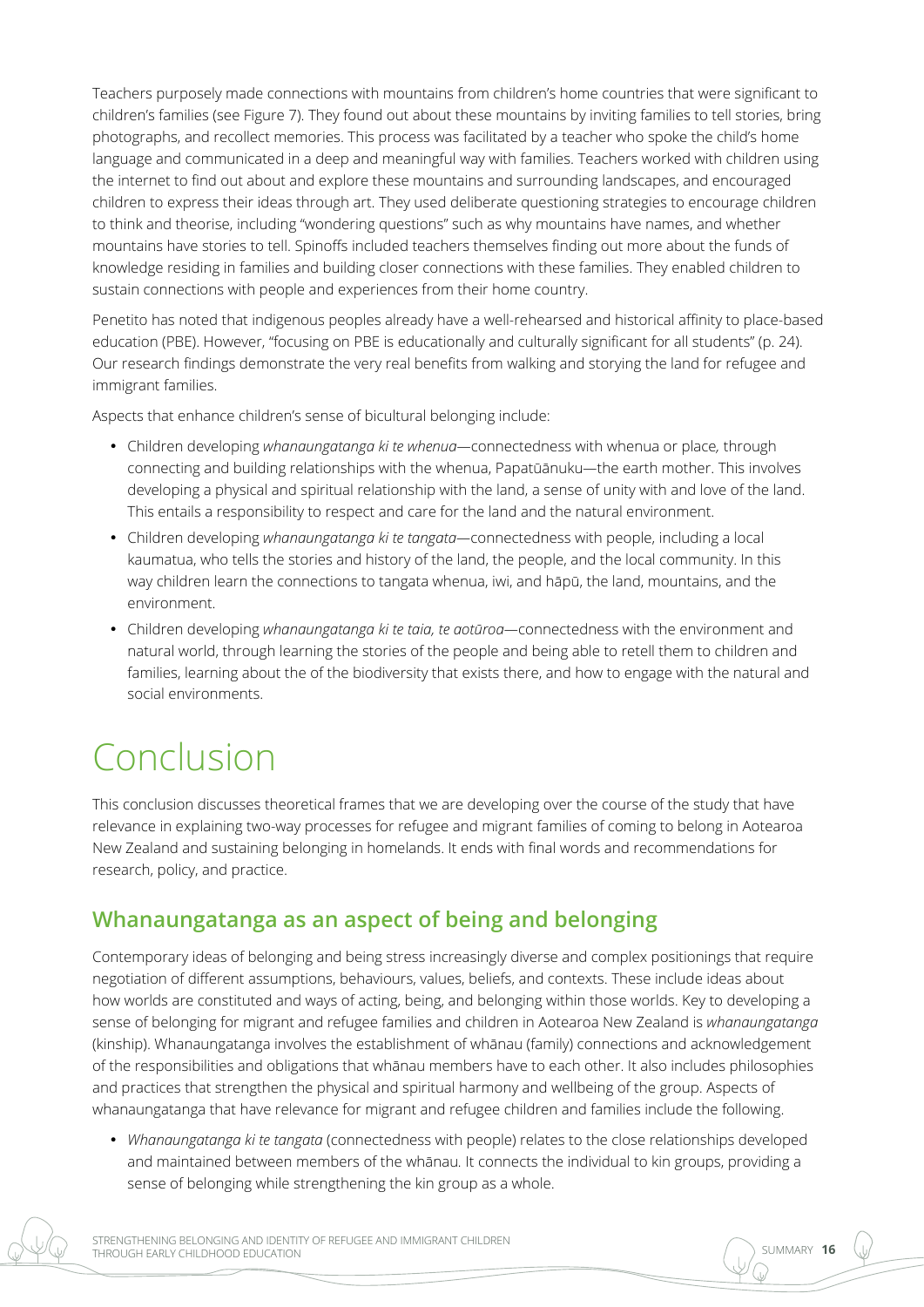- • *Whanaungatanga ki te whenua* (connectedness with whenua or place) refers to both physical and spiritual relationships with the land. The physical relationship includes physical and geographical connectedness to important natural features such as a mountain, a river, or a place. The spiritual relationship involves the development of a deep bond to mountains, rivers, and Papatūānuku—the earth mother.
- • *Whanaungatanga ki te taiao* (connectedness with the natural world) is about relationships to the natural world and acknowledging the natural order of the universe, including the living and the non-living. It is perceived in terms of the connectedness of all living things, rather than ownership or control of the natural world.
- • *Whanaungatanga ki te reo* (connectedness with language) relates to the importance of language as both a communication tool and a transmitter of values and beliefs. Language is also a means of transmitting customs, valued beliefs, knowledge, and skills from one person to the next and from one generation to the next. It reflects the cultural environment and ways of viewing the world. It is therefore an important source of power and a vehicle for expressing identity.
- • *Whanaungatanga ki te ao wairua* (connectedness with the spiritual world) relates to the relationship between the physical and the spiritual, and the wholeness of life. It is a perspective of the world where all things have a spiritual as well as physical body, including the earth, birds, and animals, and where maintaining balance is critical to the overall wellbeing of all.

## **Democracy**

The ECE settings in our study were places where immigrant families and children could experience living in a democratic community. A democratic ECE community might be a place where all participants are able to belong and make a contribution that makes a difference for learning and wellbeing, and where they collectively create a world of possibilities (Bruner, 1998). Democracy is "a way of life controlled by a working faith in the possibilities of human nature … [and] faith in the capacity of human beings for intelligent judgment and action if proper conditions are furnished" (Dewey, 1976, p. 225). Moss (2014, p, 2) describes democracy as "a way of relating, an ethical, political and educational relationship that can and should pervade all aspects of life". This concept of democracy implies maximising opportunities for sharing, exchanging, and negotiating perspectives and opinions. Contribution and empowerment, in the sense of personal control and influence, was a theme running through our interviews with all families who took up opportunities to contribute their skills and knowledge in the ECE setting, knowing these were welcomed.

*Te Whāriki* writes of the principle Empowerment/Whakamana*,* "This principle means that every child will experience an empowering curriculum that recognises and enhances their mana and supports them to enhance the mana of others" (Ministry of Education, 2017, p. 18). Wally Penetito (2009, p. 23) notes the "creative tension" between individualism and collectivism and that neither can be taken for granted: "Where one's *mana ake* (unique individualism) is encouraged to develop, *rangatiratanga* (self-determination) for the collective identity is also facilitated." They fully develop with each other in a "relational totality". Important to our project, young children were conceptualised as "social actors, shaping as well as shaped by their circumstances" (James et al., 1998, p. 6). Children's agency was enhanced through deliberate strategies by teachers to open up spaces and ways for children to explore what was significant and meaningful for them and their families, such as in the drawing episodes where children's choices and explanations were not hijacked by teachers' interpretations. Open-ended questions, such as Jacqui's "wondering questions", encouraged children to think for themselves. In the group sessions, where children shared their artefacts from home, each child had opportunity to contribute and was affirmed by the attentive interest displayed by other children and teachers. Similarly, finding out about mountains from children's home countries was a tangible demonstration that the child's homelands and family funds of knowledge were valued. In these ways, children's confidence and sense of identity were enhanced and their understandings and appreciation of each other's diverse home experiences and cultures developed. Thus, the curriculum could be seen as a source of hope in helping children to practise democracy (Broström, 2013).

While there may be agreement about values and goals in a democratic society, democracy in education leaves open space for experimentation, creativity, and new thinking (Moss, 2014). The teachers in our study were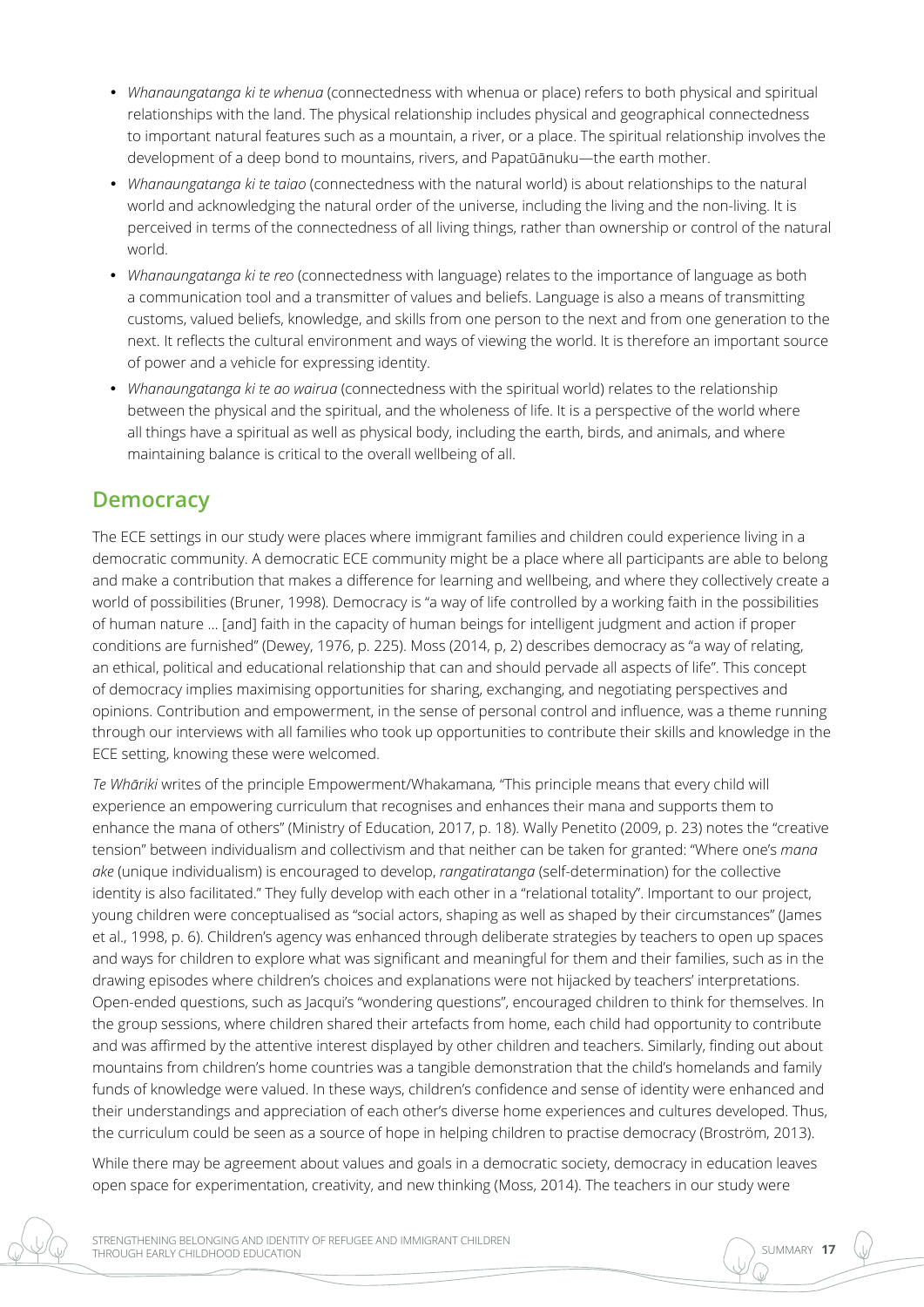democratic professionals, willing to research, analyse, make judgements, and experiment. The willingness of teachers to act as teacher researchers and open their practice to collaborative analysis and discussion through this project offered a basis for democratic professionalism.

The values embedded in a concept of ECE as a democratic community represent a shift from economic and instrumental values that have been dominant in the ECE sector (e.g., Mitchell, 2019; Moss, 2019) and are present in the schooling sector (Thrupp et al., 2018). Democracy conveys a wider view of the purposes of education. Children are conceptualised as citizens and contributors, with rights and responsibilities, integrally embedded within family and whānau, and within conditions of childhood. Our concept of democracy incorporates an aim for children to develop as "citizens of the world" located within Aotearoa New Zealand as a country that aspires to uphold rights to indigeneity, and to be a bicultural society. In a culturally diverse society where immigrant and refugee families coming to Aotearoa New Zealand hold diverse beliefs about education and childrearing, our questions of bicultural belonging in Aotearoa New Zealand, and belonging in homelands are especially relevant.

## **Implications for practice, policy and research**

Drawing from our key findings, we found the following themes.

All settings had a commitment to Te Tiriti o Waitangi and a bicultural curriculum, and were on different places in their pathways towards this aim. The framework of whanaungatanga as an aspect of being and belonging offers signposts for ECE settings as they work with immigrant and refugee families towards bicultural belonging.

#### **Implications for practice**

- 1. All settings had a permeable curriculum, open to contribution from children, families, and community. Teachers acted as facilitators of participatory democracy through recognising and inviting families and children to contribute their "funds of knowledge" within curriculum. In this way, teachers became better informed about the sociocultural backgrounds of their families, and were able to use their understanding in their practice. Families from homes that maintained their cultural traditions and home language, and were open to sharing them, were a valuable resource for teachers and children. Teachers created a setting that was welcoming and that valued family contributions.
- 2. Pedagogical strategies that facilitated participatory democracy and enabled contribution of funds of knowledge were trialled in this study.
	- a. The use of drawing and storytelling around people and places that were significant to children opened a window on children's feelings and understandings of belonging. The strategy of drawing and storytelling with children is used frequently within early childhood. Of particular interest here is the extended nature of these learning sequences, where the work is child-driven, with the child taking the position of expert as they explain about the world from their unique point of view. Expert, non-interrogative discussion with a teacher and peer group also provides opportunities for a rich, complex unpacking of ideas, and also for others in the group to be exposed to different ways of being and belonging.
	- b. Invitations for families and children to bring artefacts from home for discussion and sharing with the ECE community created connections and understanding, and enabled integrated action between homes and ECE. Through this, belonging was supported for children and for their families. These invitations were more than tokenistic, and provided opportunities for genuine, valued contributions from children and families.
	- c. Walking and storying the land in the community of the ECE setting, and comparing with homelands, offered affordances and possibilities for building connections between the place families were living in now, and places back home that were significant to each family. Connection with the land through shared experiences also provided opportunities for children, families, and teachers to connect with each other and with the local community.

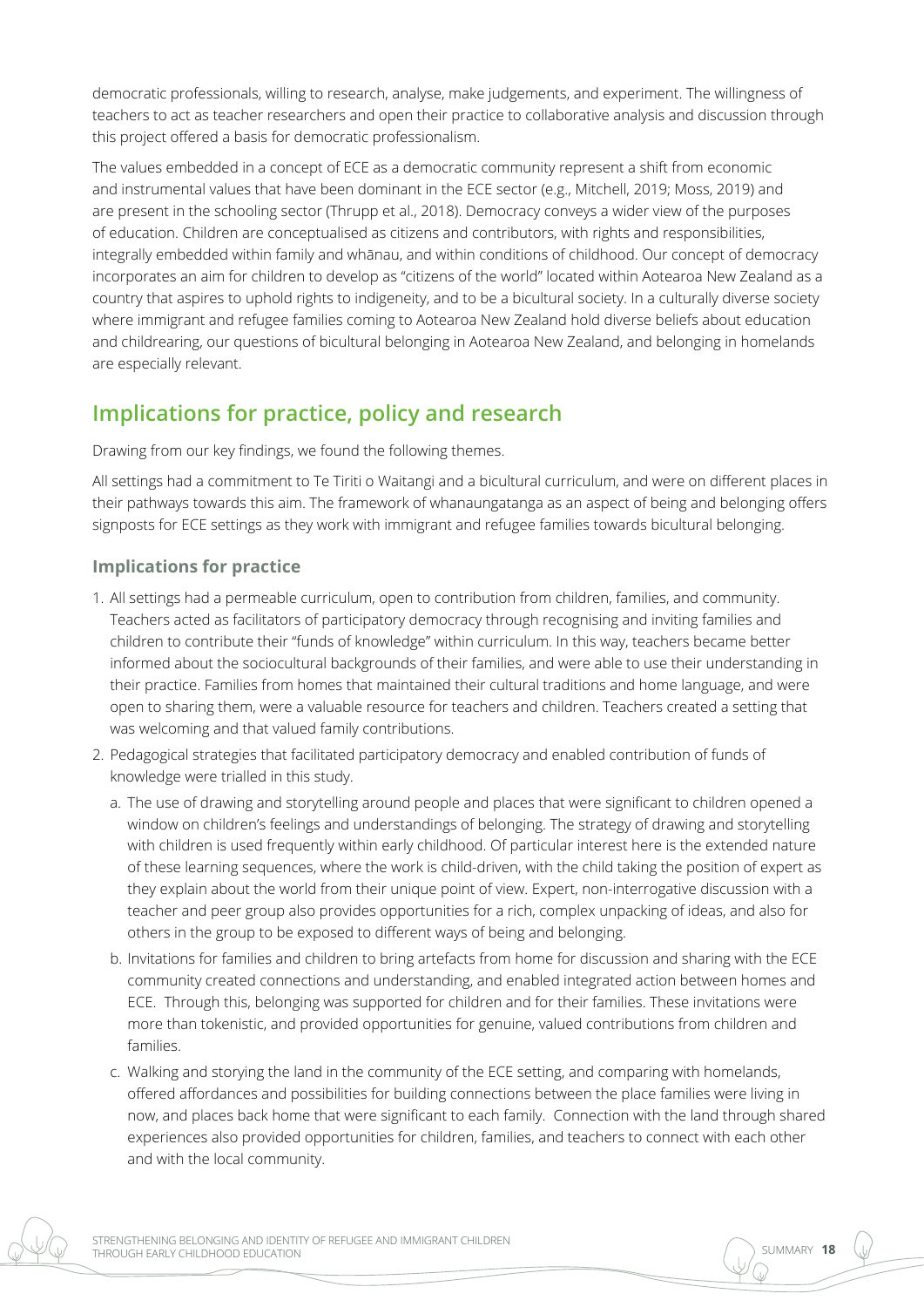All of these daily practices supported learning across the outcomes of *Te Whāriki*, and were particularly relevant to enhancing belonging and identity.

3. One of the most significant aspects of teachers' work in this project was their willingness to learn and to try out new things. Digital storytelling was one method that enabled teachers to reflect on their identities as teachers and their notions of belonging and coming to belong in Aotearoa New Zealand. It was also a powerful mechanism for sharing their stories with family and community, and shifting to a more balanced relationship between teachers and families.

#### **Implications for policy**

Some key messages for policy emerge from this work. There is a need for teachers to "weave together the principles and strands [of *Te Whāriki*] in collaboration with children, parents, whānau and community to create a local curriculum for their setting" (Ministry of Education, 2017, p. 10). Our study shows that teachers are better able to do this when they are open to finding out and inviting the contributions of community, families, and children. Teachers can be supported through teacher education, professional development, and research partnerships to think and act critically with reference to family funds of knowledge, children, and society, and to experiment with teaching and learning practices in creating their local curriculum and a fairer world. Giroux (2020) writes of critical pedagogy:

I believe it is crucial for educators not only to connect classroom knowledge to the experiences, histories, and resources that students bring to the classroom but also to link such knowledge to the goal of furthering their capacities to be critical agents who are responsive to moral and political problems of their time and recognize the importance of organized collective struggle. (p. 5)

This is demanding emotional and intellectual work. One policy challenge is how to offer opportunities and access to resources for all teachers to develop as informed, critical professionals. The importance of a sociocultural curriculum framework that provides such a platform for centre-specific pedagogical practices that meet the needs of all participants is crucial here. Our research findings demonstrate *how* belonging can be and is enacted in everyday interactions in similar and different ways in each early childhood setting working under the guidance of *Te Whāriki*. Our hope is that these findings will offer guidance to more early childhood settings, informing future practices that facilitate bicultural belonging in Aotearoa and belonging in home countries of immigrant and refugee children and families.

#### **Implications for research**

In further research over the next year with refugee families in early childhood education, we plan to trial and refine our theoretical frameworks. Additional research could also address teacher assumptions about participatory democracy and about belonging.

#### **Research team**

Linda Mitchell, Amanda Bateman, Raella Kahuroa, Elaine Khoo, and Lesley Rameka (The University of Waikato)

#### *Advisors:*

Margaret Carr and Bronwen Cowie (The University of Waikato)

#### *Teacher researchers:*

Gail Megaffin (Crawshaw Kindergarten)

Amanda Cloke, Louise Treweek, Christine McKean, Rajam Walter, and Vicki Huang (Hillcrest Kindergarten)

Maria Sammons, Sophia Ali, Leena Noorzai, and Melanie Glover (Iqra Educare)

Jacqui Lees, Olivia Ng, Nilma Abeyratne, Andrea Du, and Terina Johns (Pakuranga Baptist Kindergarten)

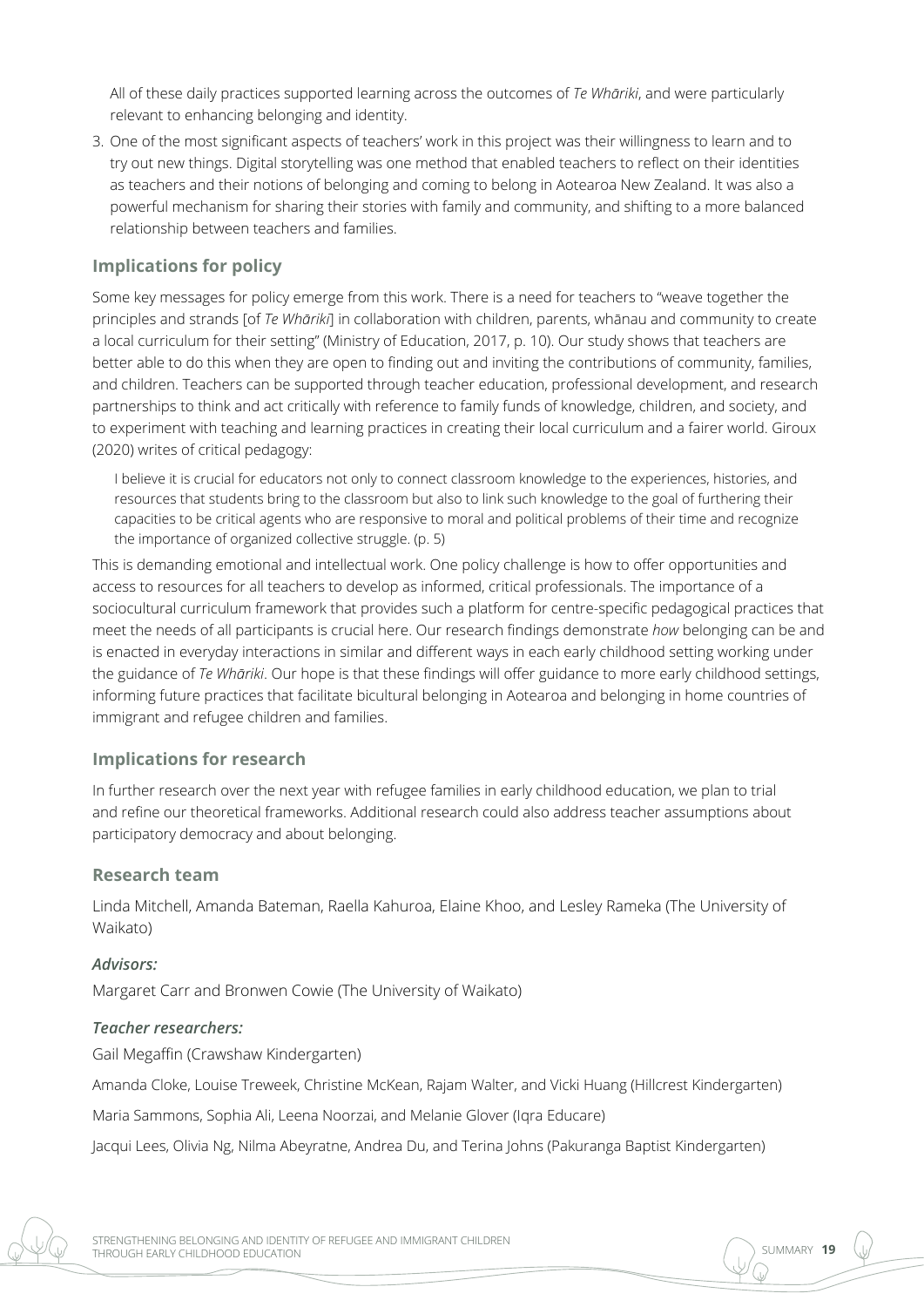## References

Barrett, H. (2005). *Digital storytelling research design.* <https://electronicportfolios.com/digistory/ResearchDesign.pdf>

Bateman, A., & Carr, M. (2017). Pursuing a telling: Managing a multi-unit turn in children's storytelling. In A. Bateman & A. Church (Eds.), *Children and knowledge: Studies in conversation analysis* (pp. 91–110). Springer.

Braun, V., & Clarke, V. (2006). Using thematic analysis in psychology. *Qualitative Research in Psychology, 3*(2), 77–101.

Brooker, L. (2014). Making this my space: Infants' and toddlers' use of resources to make a day care setting their own. In J. Sumsion & L. J. Harrison (Eds.), *Lived spaces of infant*–*toddler education and care* (pp. 29–42). Springer.

Broome, A., & Kindon, S. (2008). *New kiwis, diverse families. Migrant and former refugee families talk about their early childhood care and education needs*. Families Commission.

Broström, S. (2013). Understanding Te Whāriki from a Danish perspective. In J. Nuttall (Ed.), *Weaving Te Whāriki: Aotearoa New Zealand's early childhood curriculum document in theory and practice* (2nd ed., pp. 239–257). NZCER.

Bruner, J. (1998). Each place has its own spirit and its own aspirations. *RE Child. 3(Ianuary)*, 6.

Chan, A. (2011). Critical multiculturalism: Supporting early childhood teachers to work with diverse immigrant families. *International Research in Early Childhood Education, 2*(1), 63–75.<http://hdl.handle.net/10652/2249>

Cochran-Smith, M., Villegas, A. M., Abrams, L., Chavez-Moreno, L., Mills, T., & Stern, R. (2015). Critiquing teacher preparation research: An overview of the field, part II. *Journal of Teacher Education*, *66*(2), 109–121. <https://doi.org/10.1177/0022487114558268> Creswell, J. W. (2013). *Qualitative inquiry and research design: Choosing among five approaches*. Sage.

Davis, K., & Peters, S. (2008). *Moments of wonder, everyday events: How are young children theorising and making sense of their world*? NZCER.

Deng, S. A., & Marlowe, J. M. (2013). Refugee resettlement and parenting in a different context. *Journal of Immigrant & Refugee Studies, 11*(4), 416–430.

<https://doi.org/10.1080/15562948.2013.793441>

Dewey, J. (1976). Creative democracy: The task before us. In J. Boydston (Ed.), John Dewey: The later works, 1925–1953, volume 14 (pp. 224–230). Southern Illinois University Press. (Original work published 1939.)

Durie, M. (2004). Exploring the interface between science and indigenous knowledge. *Paper presented at the 5th APEC Research and Development Leaders Forum. Capturing value from science*. [www.researchgate.net/publication/253919807.](file:///C:\Users\davide\New%20Zealand%20Council%20for%20Educational%20Research\NZCER%20Press%20-%20Team%20documents\Projects\2020\TLRI\Mitchell\back%20from%20authors\www.researchgate.net\publication\253919807)

Giroux, H. (2020). *On critical pedagogy* (2nd ed.). Bloomsbury Academic.

Gore, J. M. (2015). Effective and reflective teaching practice. In N. Weatherby-Fell (Ed.), *Learning to teach in the secondary school* (pp. 68–85). Cambridge University Press.

Guo, K. (2010). *Chinese immigrant children in New Zealand early childhood centres* [Doctoral dissertation, Victoria University of Wellington].

<https://core.ac.uk/reader/41339035>

James, A., Jenks, C., & Prout, A. (1998). *Theorizing childhood*. Polity Press.

Lees, J., & Ng, O. (2020). Whenuatanga—Our places in the world. *Early Childhood Folio, 24*(1), 21–25.

McMillan, N., & Gray, A. (2009). *Long-term resettlement of refugees: An annotated bibliography of New Zealand and international literature* (Quota Refugees Ten Years on Series). [https://web.archive.org/web/20150125125849/http://www.dol.govt.nz/publications/](https://web.archive.org/web/20150125125849/http:/www.dol.govt.nz/publications/research/abltsr/abltsr.pdf) [research/abltsr/abltsr.pdf](https://web.archive.org/web/20150125125849/http:/www.dol.govt.nz/publications/research/abltsr/abltsr.pdf)

Ministry of Education. (2017). *Te whāriki. He whāriki mātauranga mō ngā mokopuna o Aotearoa*. *Early childhood curriculum.* Author.

Mitchell, L. (2019). Turning the tide on private profit-focused provision in early childhood education. *New Zealand Annual Review of Education, 24*, 78–91. <https://doi.org/10.26686/nzaroe.v24i0.6330>

Mitchell, L., & Ouko, A. (2012). Experiences of Congolese refugee parents in New Zealand: Challenges and possibilities for early childhood provision. *Australasian Journal of Early Childhood, 37*(1), 99–107. [https://doi.org/10.1177/183693911203700112](https://doi.org/10.1177%2F183693911203700112)

Moll, L., Amanti, C., Neff, D., & Gonzalez, N. (1992). Funds of knowledge for teaching: Using a qualitative approach to connect homes and classrooms. *Theory into Practice, 31*(2), 132–141.

Moss, P. (2014). *Transformative change and real utopias in early childhood education. A story of democracy, experimentation and potentiality.* Routledge.

Park, G. (1996). *Ngā Uruora: The groves of life: Ecology and history in a New Zealand landscape*. Victoria University Press. Patton, M. Q. (2002). *Qualitative research and evaluation methods*. Sage.

Penetito, W. (2001). If only we knew … Contextualising Māori knowledge. In B. Webber & L. Mitchell (Eds.), *Early childhood education for a democratic society. Conference proceedings October 2001* (pp. 17–25). New Zealand Council for Educational Research. [http://www.](http://www.nzcer.org.nz/system/files/ece-democratic-society.pdf) [nzcer.org.nz/system/files/ece-democratic-society.pdf](http://www.nzcer.org.nz/system/files/ece-democratic-society.pdf)

Penetito, W. (2009). Place-based education: Catering for curriculum, culture and community. *The New Zealand Annual Review of Education, 18*, 5–29.<https://doi.org/10.26686/nzaroe.v0i18.1544>

Penuel, W. R. (2014). Emerging forms of formative intervention research in education. *Mind, Culture, and Activity, 21*(2), 97–117. <https://doi.org/10.1080/10749039.2014.884137>

Rameka, L. (2018). A Māori perspective of being and belonging. *Contemporary Issues in Early Childhood*, *19*(4), 367–378. [https://doi.](https://doi.org/10.1177%2F1463949118808099) [org/10.1177/1463949118808099](https://doi.org/10.1177%2F1463949118808099)